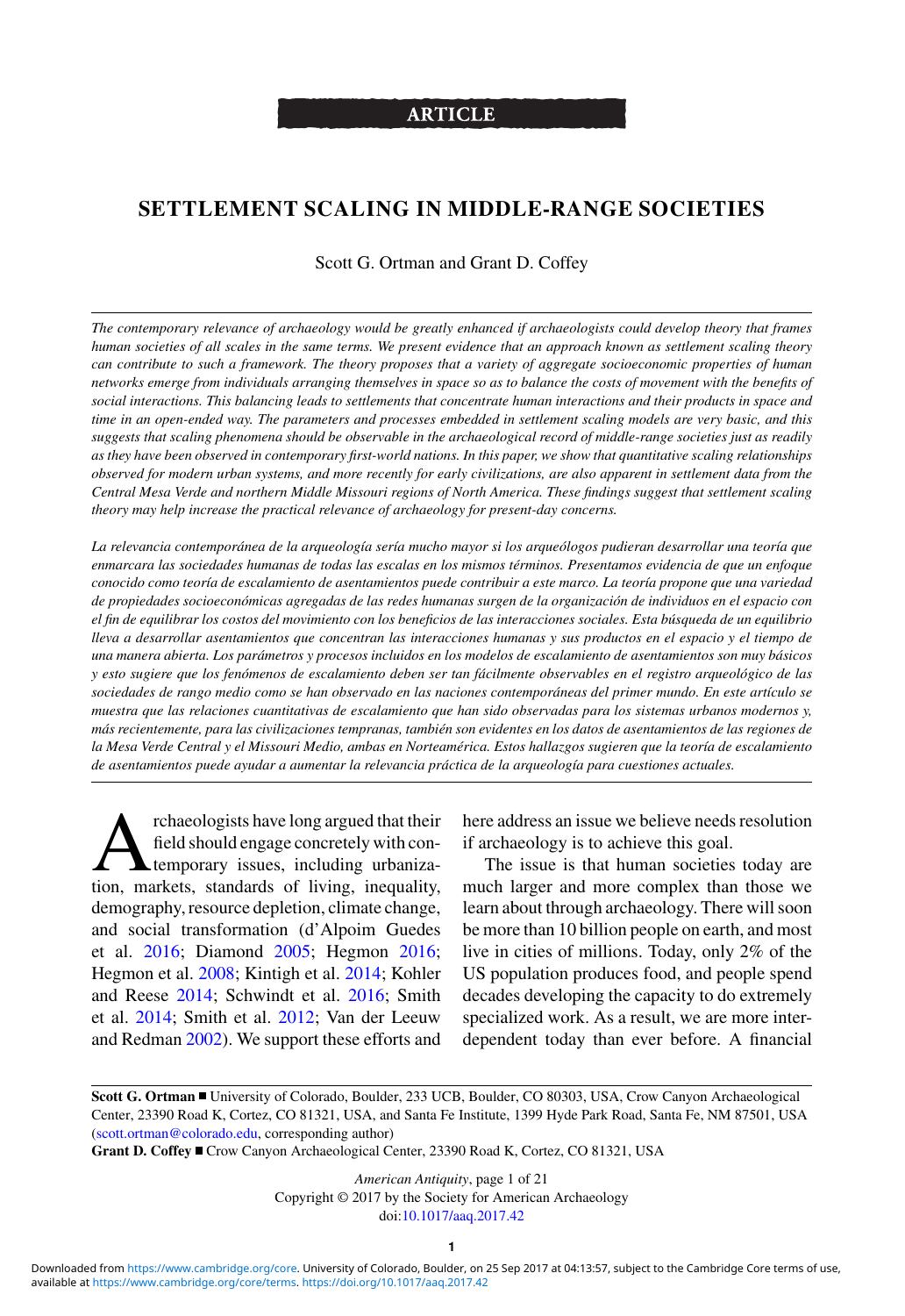system moves capital instantly and effortlessly across the globe; expanding human knowledge enables us to create cars, computers, chemotherapy, the Internet, and robots that can drive around Mars; and human consumption drives changes in earth's basic geology and ecology. Researchers from many fields, including some archaeologists, conclude from this reality that archaeology can help us to understand how this world came to be, and to imagine alternative worlds, but it is not very relevant for the decisions we need to make now and in the future. If this is true, the prospects for a policy-relevant archaeology would seem limited. So if archaeologists want to change this conclusion, our first order of business should be to develop a way of thinking about human societies that dissolves this boundary between past and present by characterizing the structure and functioning of human societies at any scale, and in a way that allows us to use data from the past to make predictions about the future.

In this paper, we take some initial steps in this direction by testing the extent to which scaling relationships observed in contemporary cities, and in past complex societies, are also apparent in archaeological data from villagescale societies. Specifically, we investigate the possibility that these different scales of settlement express the same fundamental process: namely, the concentration of social interactions and their products in space and time, subject to a variety of constraints. Our results suggest that allometric scaling analysis as developed here and in other recent publications (Bettencourt [2013,](#page-17-0) [2014;](#page-17-0) Cesaretti et al. [2016;](#page-17-0) Ortman et al. [2014;](#page-19-0) Ortman et al. [2015;](#page-19-0) Ortman et al. [2016\)](#page-19-0) captures something fundamental and generalizable about human societies and may provide the foundations of a scale-free approach to archaeological research on human social dynamics. In our view, this should make our findings not only more interesting, but also more useful.

To make these points, we first review empirical patterns documented through recent research on urban scaling. Then we discuss emerging theory that seeks to explain these patterns and why we believe that this theory should apply to the archaeological record of middle-range societies as well. We then demonstrate that predictions of settlement

scaling theory are in fact borne out in data from two village agricultural societies from native North America. Finally, armed with these results, we consider the implications of settlement scaling theory for our understanding of cities and for general understandings of human society.

# **Background**

One of the exciting developments in complex systems research is the discovery of widespread scaling phenomena in contemporary urban systems. This discovery emanated from significant advances in data collection by a number of agencies and institutions, and by the ability to aggregate data collected at various scales into metropolitan statistical areas representing human settlements as functional units. Several key findings have emerged from these studies. First, there are systematic economies of scale with respect to infrastructure and the use of space, such that more populous metropolitan areas on average encompass less land area and get by with less infrastructure per capita (Bettencourt [2013;](#page-17-0) Bettencourt and Lobo [2016\)](#page-17-0) than less populous areas. Second, there are systematic returns to scale with respect to a wide range of socioeconomic outputs, such that more populous metropolitan areas generally "produce" more per capita (GDP, patents, R&D employment, but also crime and infectious disease) in comparison with less populous areas (Bettencourt, Lobo, and Strumsky [2007;](#page-17-0) Bettencourt et al. [2010\)](#page-17-0). Third, individuals in more populous cities tend to have more social connections than individuals in less populous cities (Schläpfer et al. [2014\)](#page-19-0). Finally, more populous metropolitan areas possess a more extensive division of labor and greater degrees of productive specialization on average (Bettencourt [2014;](#page-17-0) Bettencourt et al. [2014\)](#page-17-0).

Researchers have been aware of some of these allometries for decades (Batty [2008;](#page-17-0) Glaeser and Gottlieb [2009;](#page-18-0) Glaeser and Sacerdote [1999;](#page-18-0) Nordbeck [1971;](#page-19-0) Samaniego and Moses [2009\)](#page-19-0), but only recently have they appreciated that these relationships have specific quantitative values. So if the functional form of these relationships is  $Y(N) = Y_0 N^{\beta}$ , with  $Y_0$  being a baseline value (a y-intercept) and *N* being a city population, the exponent  $\beta$  is typically about 5/6 when *Y*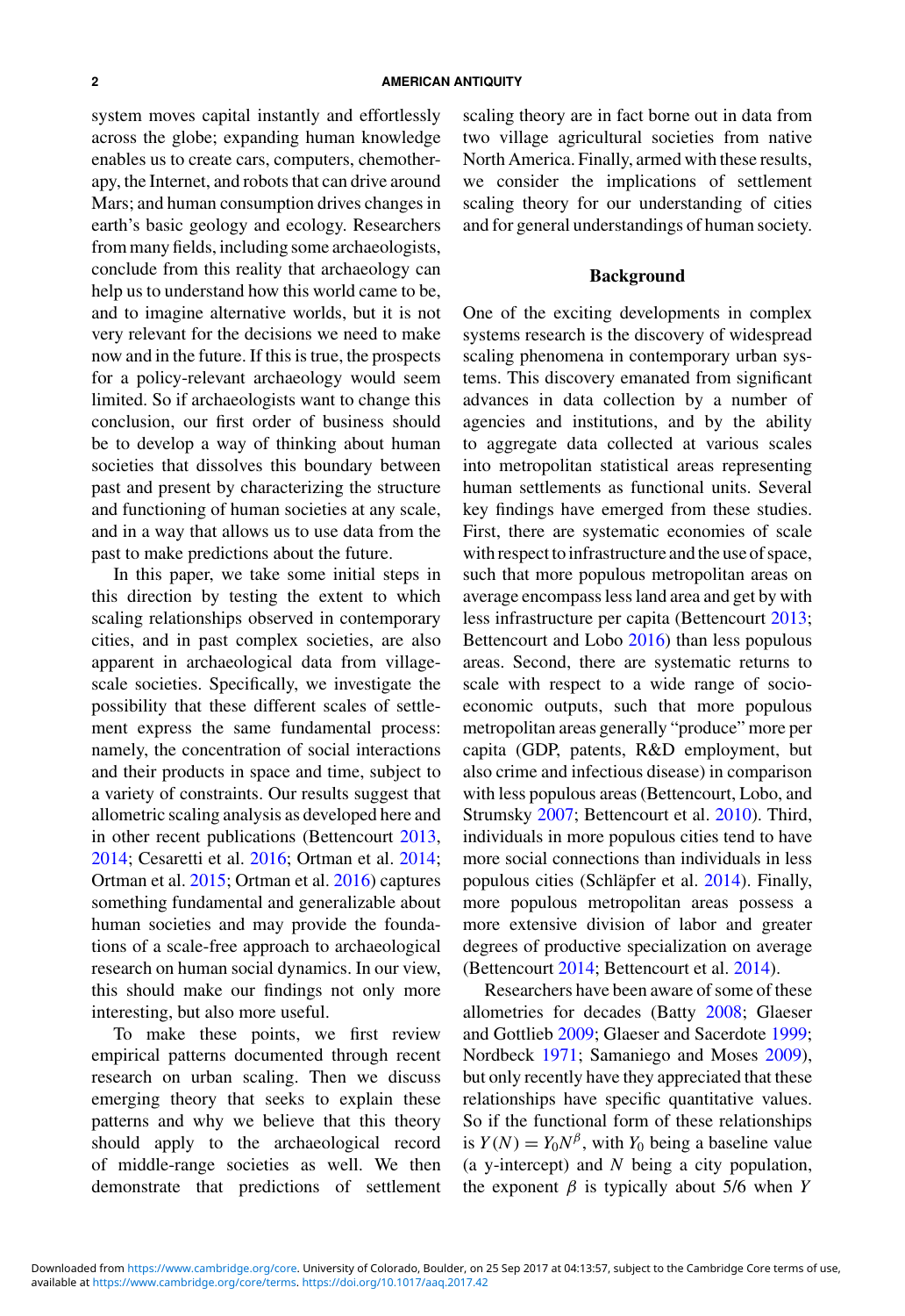is a measure of infrastructure or the division of labor, and about 7/6 when *Y* is a measure of aggregate interaction or socioeconomic output (Bettencourt [2013;](#page-17-0) Bettencourt et al. [2010\)](#page-17-0).

In the past few years, researchers have developed mathematical models that derive these typical exponents from first principles (Bettencourt [2013,](#page-17-0) [2014;](#page-17-0) Ortman et al. [2014\)](#page-19-0). The basic ideas embedded in these models are as follows: (1) human settlements are first and foremost concentrations of human interaction; (2) given a set of energetic constraints imposed by technology and institutions, people arrange themselves in space and create infrastructural networks so as to balance the costs of moving around with the benefits of the resulting interactions; and (3) socio-economic rates are proportional to interaction rates. The parameters of these models the cost of moving around, the average energetic benefit of social interaction, the typical distance traveled per person and per unit time, a number of people, and a settled area—are very general and are not tailored to the specific technologies and institutions of the modern world. Yet, as several studies show, they succeed remarkably well in predicting the aggregate properties of modern cities (Bettencourt [2013;](#page-17-0) Bettencourt, Lobo, Helbing et al. [2007;](#page-17-0) Bettencourt and Lobo [2016\)](#page-17-0).

These details lead to a surprising possibility: if, in fact, urban scaling models explain observed patterns in modern cities, and the parameters of these models are characteristics of any social network embedded in space, then it stands to reason that settlements of a wide range of societies should exhibit the same relative scaling properties. In other words, although urban scaling theory was initially developed to explain empirical regularities in modern cities, the framework itself may capture basic properties of human settlements at any scale, and of any time or place. Anthropologists have long been aware of crosscultural relationships between community population size and social complexity (Carneiro [1967,](#page-17-0) [2000;](#page-17-0) Chick [1997;](#page-17-0) Feinman [2011;](#page-18-0) Naroll [1956\)](#page-19-0), so the idea of systematic relationships between population and other properties of human settlements is not surprising. What may be surprising, however, is the notion that these relationships might have specific, predictable values that are invariant across contexts.

Previous studies show that several predictions of settlement scaling theory are in fact borne out by archaeological data from the prehispanic Basin of Mexico (Ortman et al. [2014;](#page-19-0) Ortman et al. [2015\)](#page-19-0) and historical data for Medieval Europe (Cesaretti et al. [2016\)](#page-17-0). These results provide an important proof of concept, but they are not ideal because these societies share a number of properties with modern systems, including cities, class stratification, markets, and productive specialization. Stronger evidence comes from the Central Andes, where prehispanic societies did not have cities or markets (Ortman et al. [2016\)](#page-19-0); but the strongest possible test should involve data from middle-range societies, which, in addition to lacking cities and markets, had less pronounced social differentiation and only modest productive specialization. Here we show that settlements for two middle-range societies from native North America also exhibit properties predicted by settlement scaling theory.

### **Settlement Scaling Models**

In the following paragraphs, we derive several simple models that describe how several aggregate properties of human settlements change as their populations grow (these models are also presented elsewhere; interested readers may wish to read these sources for additional background and details [Bettencourt [2013,](#page-17-0) [2014;](#page-17-0) Ortman et al. [2014;](#page-19-0) Ortman et al. [2015;](#page-19-0) Ortman et al. [2016\]](#page-19-0)).

The models we discuss are *mean-field* models in that they hypothesize what the average relationship between settlement population and a variety of aggregate quantities should be across the settlements of a given social and cultural context. They are also *reductionist* in that they suggest that this average relationship derives from a small set of factors related to the properties of social networks embedded in space. There are obviously a wide range of social, cultural, and economic factors that contribute to the unique character of any specific settlement, and in presenting these models we do not mean to suggest that any of these factors is unimportant or uninteresting. What we do argue, however, is that scientific progress depends on the abstraction of general properties and relationships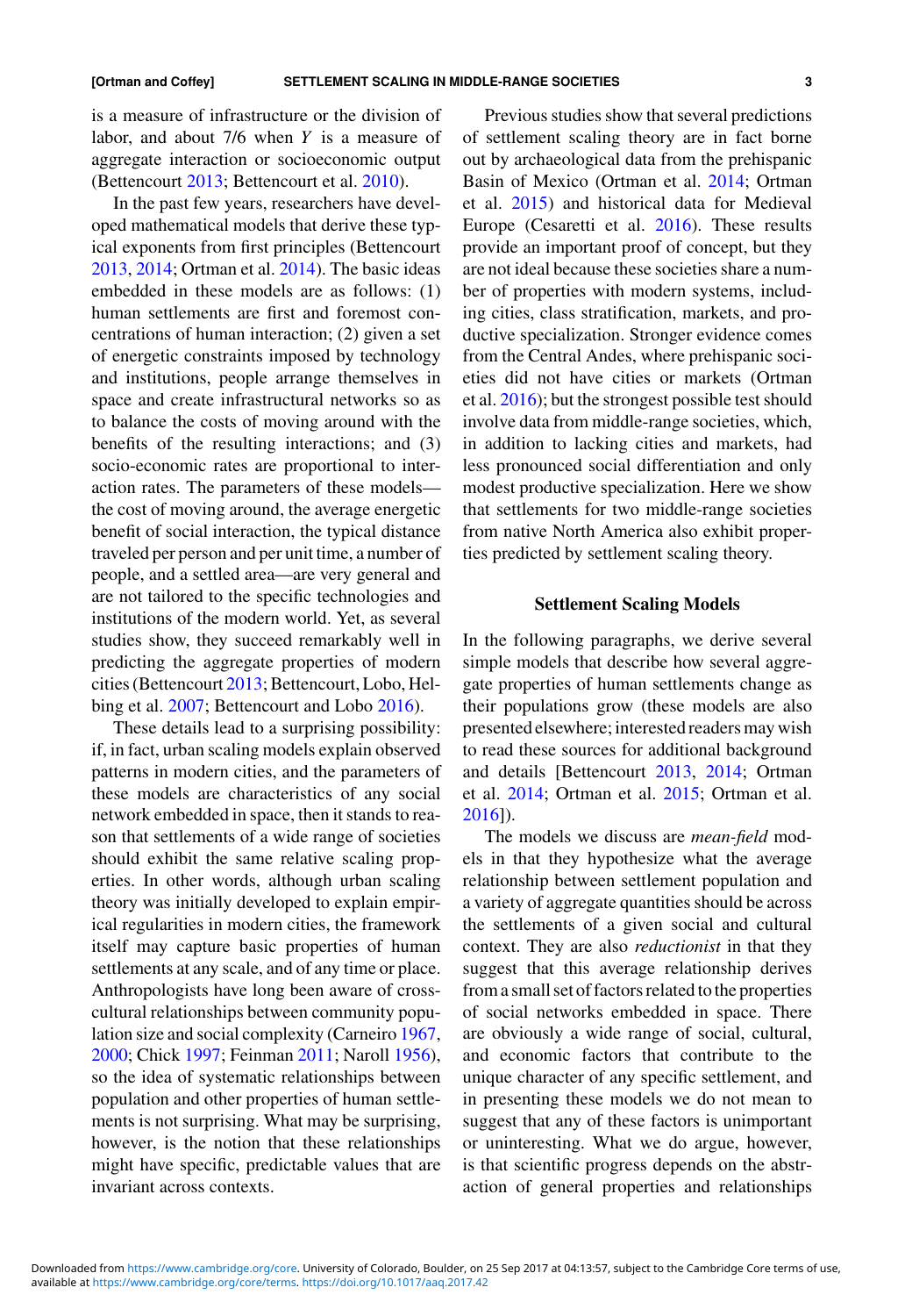#### **4 AMERICAN ANTIQUITY**

from the mass of details, and the most rigorous way of doing this is to (1) hypothesize what the most important factors are behind a given phenomenon, (2) turn these into equations specifying how these factors are related, and then (3) test the resulting predictions against new observations. We do not mean to suggest that this is easy. All attempts to formalize aspects of human behavior (neoclassical economics, dual inheritance theory, behavioral ecology, etc.) have their weaknesses, and there are many interesting and important aspects of human behavior that we cannot imagine how to formalize at present. But this does not mean that formalization should not be a desired goal, as the right equations provide a strong basis for prediction, and this is what archaeologists must do if we are to convince diverse and skeptical audiences that the things we learn through archaeology are relevant to today. To the extent that the models developed here successfully predict average properties of settlements across a wide range of societies, we believe they have significant promise for a policy-relevant archaeology.

The most fundamental assumption of our approach is that when people create settlements, they arrange themselves in space so as to balance the costs of moving around inside the settlement with the benefits that accrue from the resulting social interactions. When settlements are relatively small and unstructured spatially, the cost *c* of maintaining a mixing population for the average individual within the settlement is given simply by  $c = \varepsilon L$ , where  $\varepsilon$  is the energetic cost of movement (the metabolic cost of walking and carrying things) and *L* is the diameter across the (roughly circular) area. Note that in this circumstance the diameter is proportional to the square root of the area,  $L \sim A^{1/2}$ . Also, the number of interactions the average resident will have with others, assuming people are distributed evenly across the settlement, is given by  $i = a_0 l N/A$ , where *l* is the average length of the path traveled by an individual per unit time (think of daily travel),  $a_0$  is the distance at which interaction occurs (think of it as the width of a path of length *l*), and *N*/*A* is the population density of the settlement (the notion that people are distributed homogeneously within settlements is obviously not true in detail, but it is adequate for a mean

field model of what goes on inside a settlement). These interactions can then be translated into benefits *y*, by considering that there is some average energetic benefit of an interaction, across all types of interactions that can occur, which we represent as  $\hat{g}$ , such that  $y = \hat{g}a_0/N/A$ . Then, if one assumes that there is an equilibrium, on average, between the costs and benefits of interaction, one can set  $c = y$ :

$$
\varepsilon A^{1/2} = \hat{g} a_0 I N/A.
$$

One can simplify this equation by recognizing that in a given sociocultural milieu,  $\hat{g}$ ,  $a_0$ , and *l* are properties of the average individual and thus are effectively constant. As a result, the product of these three parameters will also be a constant, and this allows one to define  $G = \hat{g} a_0 l$ . One can think of *G* as the attractive force the average individual exerts on others as a result of her daily movements. One can thus replace  $\hat{g}a_0l$  with G and rearrange the relation above, leading to:

$$
A (N) = (G/\varepsilon)^{2/3} N^{2/3} . \tag{1}
$$

Equation 1 can be simplified further by defining  $a = (G/\varepsilon)^{2/3}$  and  $\alpha = 2/3$ , yielding:

$$
A(N) = aN^{\alpha}.
$$
 (2)

What Equation 2 says is that, on average, the total area taken up by a relatively "amorphous" settlement of population *N* grows proportionately to the settlement population raised to the  $\alpha =$ 2/3 power, such that more populous settlements become progressively denser in an open-ended way. Note also that the coefficient or prefactor of this relationship  $a = (G/\varepsilon)^{2/3}$  varies in accordance with social attraction and transportation costs, but is independent of population.

Equations 1 and 2 apply to small and spatially unstructured settlements, but as settlements grow, the inhabitants must begin to set aside a portion of the settlement area as an access network  $A_n$  of roads, paths, and other public spaces so that residents can continue to move around and mix socially.We assume that, on average, the area *d* set aside per person is done so in accordance with the current population density, such that  $d \sim (A/N)^{1/2}$ . One can think of *d* as the area of the path in front of each person's residence in a settlement, which would necessarily get smaller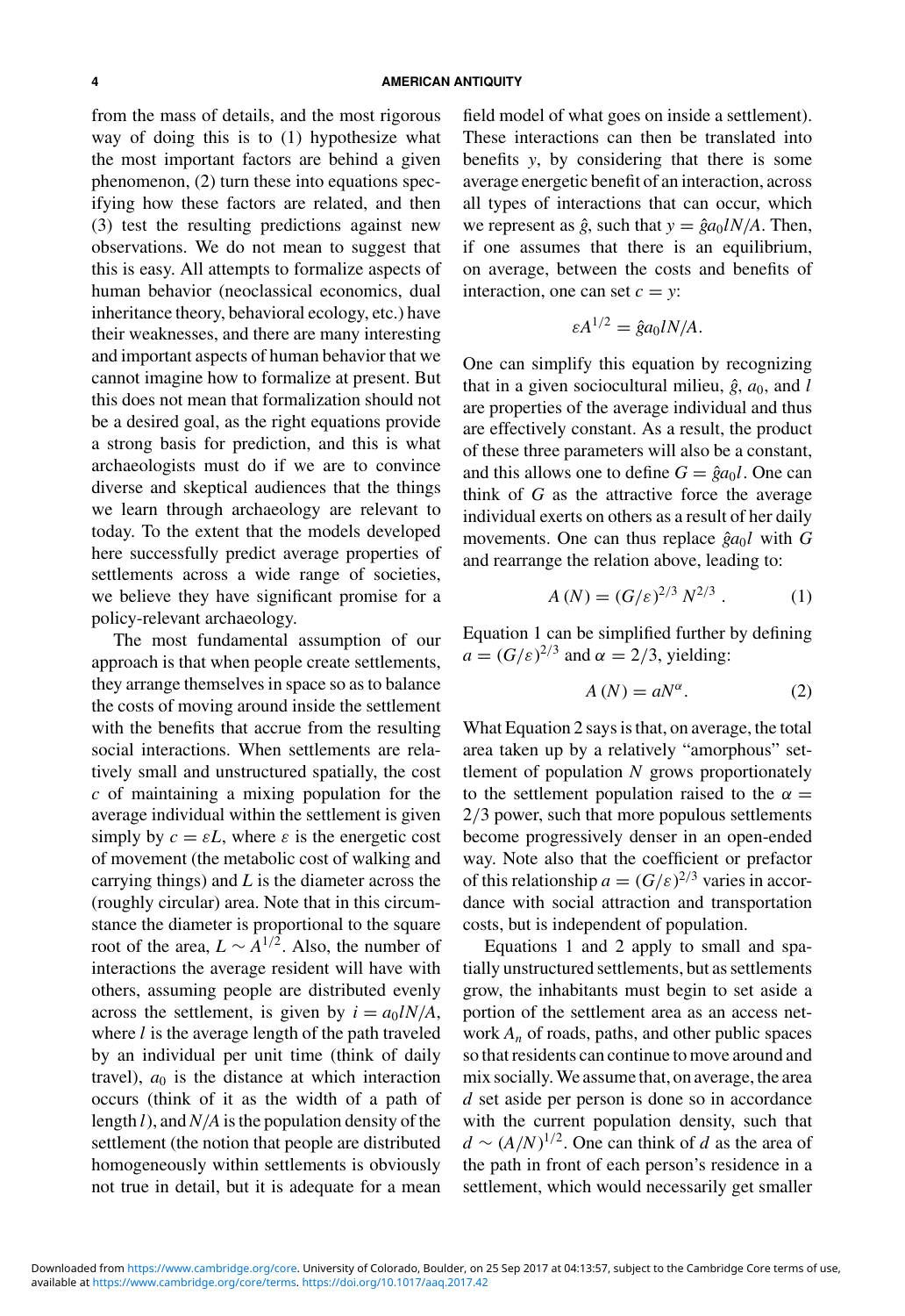#### **[Ortman and Coffey] SETTLEMENT SCALING IN MIDDLE-RANGE SOCIETIES 5**

on average as the population density increases. Under this model, the total area of the access network is:

$$
A_n \sim Nd = A^{1/2} N^{1/2}.
$$
 (3)

From here, one can substitute  $aN^{2/3}$  for *A* in Eq. 3 and simplify, leading to:

$$
A_n \sim a^{1/2} N^{5/6}.
$$
 (4)

Equation 4 argues that, as settlements in a given context grow, movement and interaction become increasingly structured by the access network, and as a result the area taken up by "networked" settlements grows with population more rapidly than in an amorphous settlement, namely, in accordance with the settlement population to the  $\alpha = 5/6$  power. So, as settlements grow in size and formality, there is still an economy of scale, but the exponent of the growth rate of settled area with population increases slightly, from  $\alpha = 2/3 \rightarrow 5/6$ .

Finally, we propose that the socioeconomic outputs *Y* generated by a settlement are, on average, proportional to the total number of social interactions that occur among its inhabitants per unit time. This notion, that increasing productivity derives from the concentration and intensification of social interaction, is the basic idea behind economics models of agglomeration effects (Glaeser et al. [1992;](#page-18-0) Glaeser et al. [1995;](#page-18-0) Hausmann and Hidalgo [2011;](#page-18-0) Jones and Romer [2010\)](#page-18-0). Given this, and the assumption that settlements support as much mixing as is possible given spatial constraints, we can write:

$$
Y(N) = GN (N - 1) / A \approx GN^2 / A,
$$
 (5)

where *G* once again represents the net social attraction of an individual's movements and interactions, and one can compute the expected scaling of outputs relative to population by substituting  $aN^{2/3}$  for A in the case of amorphous settlements, and  $a^{1/2}N^{5/6}$  for A in the case of networked settlements. This leads to:

$$
Y(N) \propto N^{2-\alpha},\tag{6}
$$

with  $2/3 \le \alpha \le 5/6$ . This in turn implies an average per capita output of:

$$
y = Y/N = GN/A \propto N^{\delta}, \tag{7}
$$

with  $1/6 \le \delta \le 1/3$ . This means that, as human settlements increase in population, their average per capita socioeconomic outputs grow proportionately to population raised to the  $\delta$  power, and their total aggregate outputs grow proportionately to population raised to the  $1 + \delta$  power. In other words, there are increasing returns to scale, such that more populous settlements are more productive per capita.

The models derived in this section are very simple, and their assumptions are realistic only at the level of the overall settlement. Yet the resulting equations represent testable hypotheses regarding the average relationship between population and a variety of other properties of human settlements and, as mentioned earlier, the relationships predicted by these models have been observed in a wide range of societies, past and present. Below, we show that settlement data from middle-range societies are also consistent with these models. But before doing so, we briefly discuss some of the empirical issues involved in testing settlement scaling models using archaeological data.

# **Testing Settlement Scaling Theory**

Several previous archaeological studies examine allometric relationships between settlement population and area, and these reach varying conclusions regarding the degree to which the relationship is linear, sublinear, or superlinear (Naroll [1962;](#page-19-0) Schrieber and Kintigh [1996;](#page-19-0) Whitelaw [1994;](#page-19-0) Wiessner [1974\)](#page-19-0). We cannot review these studies here, but we do point out that previous studies have often been hampered by shortcomings in the data used. Thus, it is important to discuss issues related to the data requirements for archaeological scaling analysis.

The first and most important requirement is a suitable proxy for settlement population that can be applied consistently across a range of settlement sizes. In addition, population must be estimated in such a way that the population densities of settlements can vary. Thus, a common method of estimating population, which involves multiplying site areas by a constant population density (Johnson [1987;](#page-18-0) Naroll [1962;](#page-19-0) Wright [2001\)](#page-20-0), will not yield suitable data. Probably the most reliable population proxy is the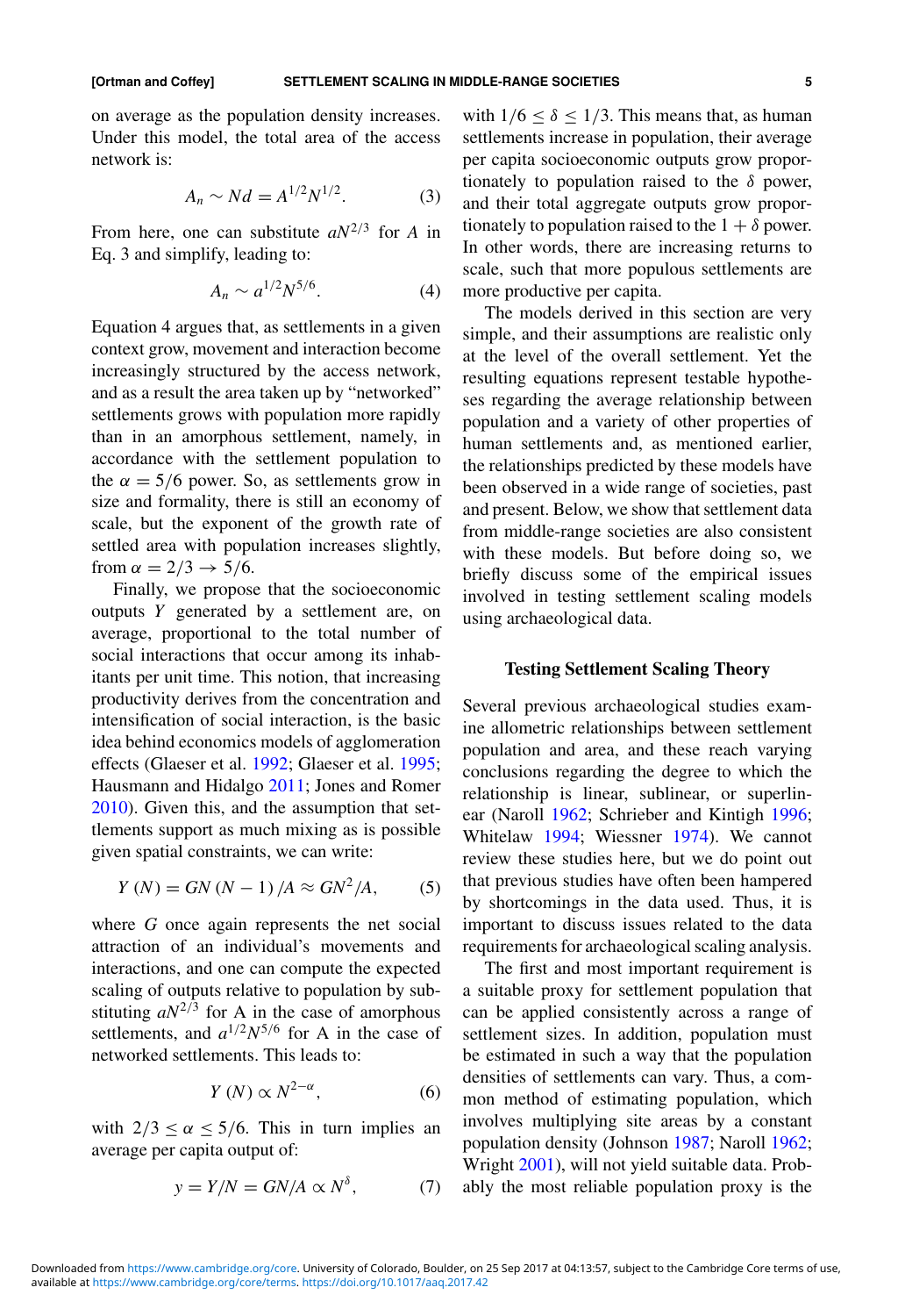number of houses in settlements, but the use of house counts is complicated when individual house occupations were much shorter than settlement occupation spans, or when it is difficult to identify individual houses from surface remains. For example, in many archaeological sites, habitation areas are definable but individual houses are not due to the sharing of walls, insubstantial construction, or poor preservation. An additional issue is the variable relationship between preserved archaeological remains and the actual population histories of settlements. In most cases, one has no choice but to assume that the actual population of a settlement at the time it reached its measured extent was on average proportional to the number of observable houses within this area; but this means the data being compared may not represent a momentary snapshot of a society. Fortunately, this is not an issue for scaling analysis because the theory addresses patterns in the properties of individual settlements, not the distribution of population across settlements (as in rank-size analysis).

A second requirement is that settlement areas should be estimated by one or a few investigators using consistent methods, or by a large enough number of investigators that interobserver variation is balanced out. A typical method of estimating the areas encompassed by small settlements is to measure the length and width of the archaeological remains and compute the area of an ellipse defined by these dimensions. This method is compatible with settlement scaling models, but the level of precision of the underlying measurements can become an issue. To some extent, this is a practical response to the variety of taphonomic processes that affect the archaeological record. But when archaeological data for a given society have accumulated through the collective efforts of many researchers, site area datasets are often a hodgepodge of data collected in a variety of ways. One needs to keep this reality in mind.

Third, the data need to encompass the entire range of settlement sizes. This is a problem more often than one might think. In studies of early civilizations, for example, methods are often tailored to practical problems related to recording the largest settlements, and, as a result, many smaller settlements are either overlooked or measured at the same level of precision as the largest settlements (Parsons [1971;](#page-19-0) Sanders et al. [1979\)](#page-19-0). The latter case can be problematic because the parameters of scaling relations are typically estimated through ordinary leastsquares regression of log-transformed data. Since the raw measurements are converted to logarithms as part of the analysis, relatively imprecise data for the largest settlements make little difference in the results, but similarly imprecise data for the smallest settlements can make a big difference. Imprecise measurement of small settlements leads to blocky or "fat" lower tails of archaeological data distributions in log-log scatterplots (for an example, see [Figure 3\)](#page-13-0) and can potentially skew scaling parameter estimates. Precision is not critical when one is working with modern cities because aggregate measures for these settlements vary over many orders of magnitude and the minimal measurements are already quite large numbers. However, in middle-range societies, measures typically vary over only three orders of magnitude at best. As a result, scaling analysis is less robust with respect to errors or imprecision in measurement of the smallest sites. The best ways to counteract this problem are to record smaller sites more precisely or to work with large samples to cancel out errors and imprecision in measurement of small sites. The two case studies considered below exemplify these alternatives.

Due to these empirical issues, appropriate data for scaling analysis either do not exist or are not available for many past societies. And, in other cases, data may exist but proxy measures for population or socioeconomic outputs are calculated in such a way that they preclude the possibility of scaling relationships. Fortunately, the archaeological record of some past societies does preserve the raw material for appropriate measures, and some of these records have been investigated in such a way that it is possible to estimate population, settled area, and socioeconomic output for the full range of settlement sizes at a reasonable level of precision. Here, we work with data from two such societies.

### **Materials and Methods**

The analysis that follows uses archaeological settlement data from two native North American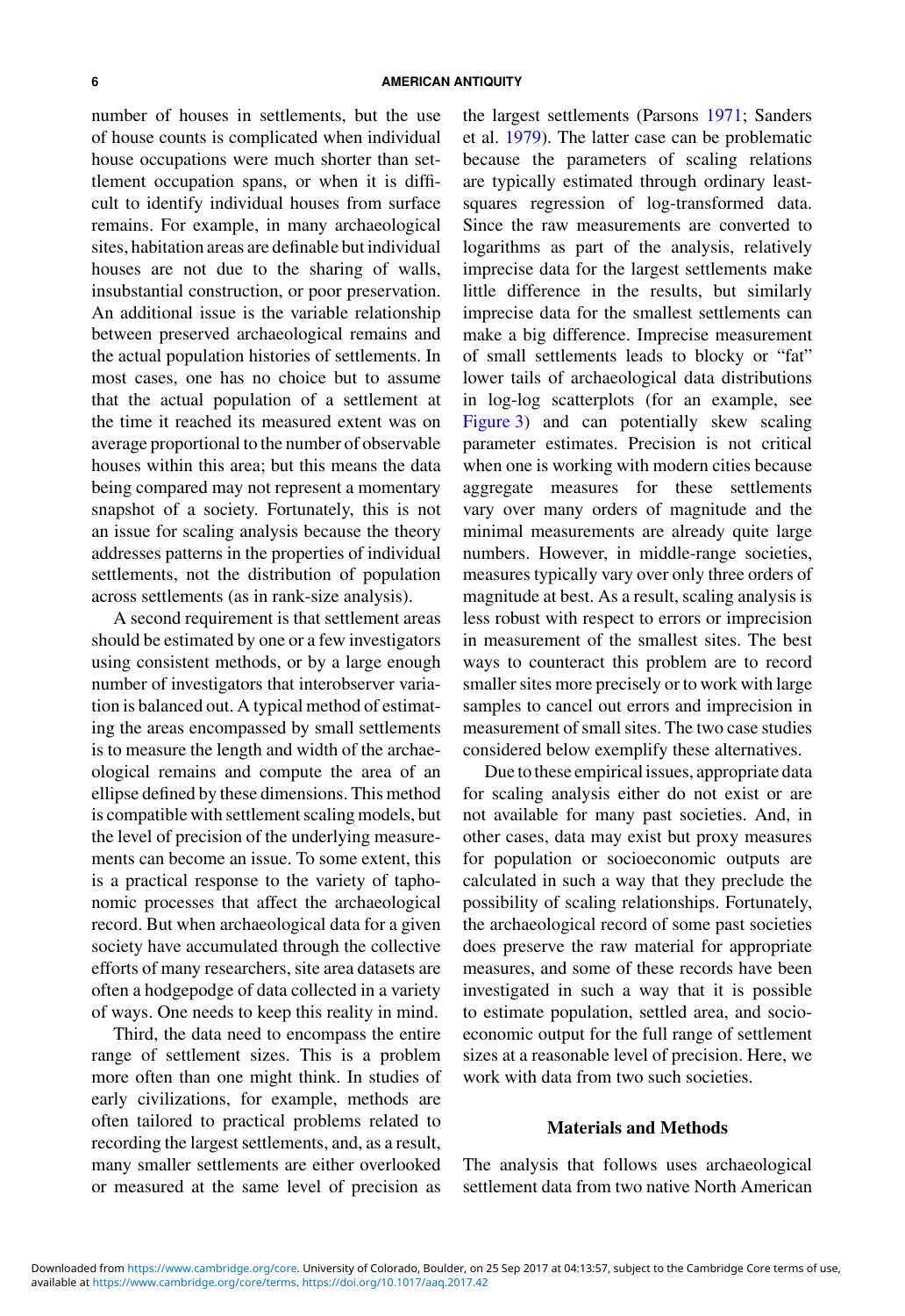societies. Both were village-level societies with economies focused on maize agriculture, a modest division of labor beyond the household, and only informal political integration above the village level. Both created settlements that have clear boundaries, were inhabited for relatively short periods, and contain houses that are visible on the modern ground surface. In addition, both societies have been studied intensively over many decades, resulting in large amounts of relatively high-quality data.

### *The Central Mesa Verde Region*

Our first case is the ancestral Pueblo society of the Central Mesa Verde region in southwest Colorado. The building blocks of settlements in this society were highly standardized household residences that leave robust archaeological expressions [\(Figure 1\)](#page-7-0). These "unit pueblo" residences are defined by a central, circular pit structure, an associated, small surface room-block, and a trash midden located to the south or downslope of the pit structure. The households associated with these residences were the basal units of production and reproduction in this society (Bradley [1993;](#page-17-0) Cater and Chenault [1988;](#page-17-0) Kuckelman [2000;](#page-18-0) Lightfoot [1994;](#page-18-0) Lipe [1989;](#page-18-0) Ortman [1998;](#page-19-0) Varien [1999\)](#page-19-0). Most settlements were single-family farmsteads, but villages containing more than 100 houses also occur.

We focus on the period between AD 1060 and 1280 for several reasons. First, most settlements were constructed of sandstone masonry during this period. These stone masonry buildings were much more substantial than earlier constructions of earth and wood, were inhabited for longer periods, and were rarely razed and built over (Cameron [1990;](#page-17-0) Lightfoot [1994;](#page-18-0) Varien and Ortman [2005\)](#page-19-0). Although the sizes of these settlements changed over time, in most cases, it is reasonable to assume that the entire architectural footprint of a village was inhabited at some point. Second, the stone-lined pit structures of this period are identifiable today as fairly deep and well-marked depressions, allowing archaeologists to make accurate house counts and house area measurements. Third, these stone settlements are typically surrounded by relatively dense artifact scatters that are easy to see and measure. So it is straightforward to measure the area encompassed by stone masonry and to obtain at least a minimal site area, although there is interobserver variation in the definition of site boundaries that is generally more pronounced for smaller settlements than for larger villages.

Finally, this period in Central Mesa Verde society has been studied intensively over many decades, most recently by the Village Ecodynamics Project (Kohler et al. [2012;](#page-18-0) Kohler et al. [2007;](#page-18-0) Kohler and Varien [2012\)](#page-18-0). As a result, teams of researchers have put considerable effort into compiling data from cultural resource databases and the extensive local literature to reconstruct the population histories of individual settlements and the larger region (Ortman et al. [2007;](#page-19-0) Varien et al. [2007\)](#page-19-0). Recently, we have augmented existing site area, pit structure count, and room-block area estimates for all recorded settlements in this area by digitizing the best available map of every settlement containing eight or more houses for which a map exists, including new maps from VEP field work (Glowacki [2012;](#page-18-0) Glowacki and Ortman [2012\)](#page-18-0). The resulting measurements are incorporated into a settlement pattern reconstruction for the VEP II Colorado study area (Schwindt et al. [2016\)](#page-19-0). We use the settlement database from this project, incorporating information from all settlements associated with three or more houses, settled area estimates, and total room-block area estimates. We chose a cutoff of three houses because this seemed to be the smallest possible settlement in which the spacing of houses might capture the balance of costs and benefits associated with interaction between houses. The data for settlements associated with three to seven houses represents a compilation of data from many sources in which significant interobserver variation exists. However, the data for all settlements associated with eight or more houses have been recorded consistently.

# *The Middle Missouri Region*

The second society we consider is the ancestral Mandan and Hidatsa society of the Middle Missouri region, primarily in North Dakota. We focus on the period between AD 1200 and 1886, which corresponds to the agricultural village tradition of the northern Middle Missouri.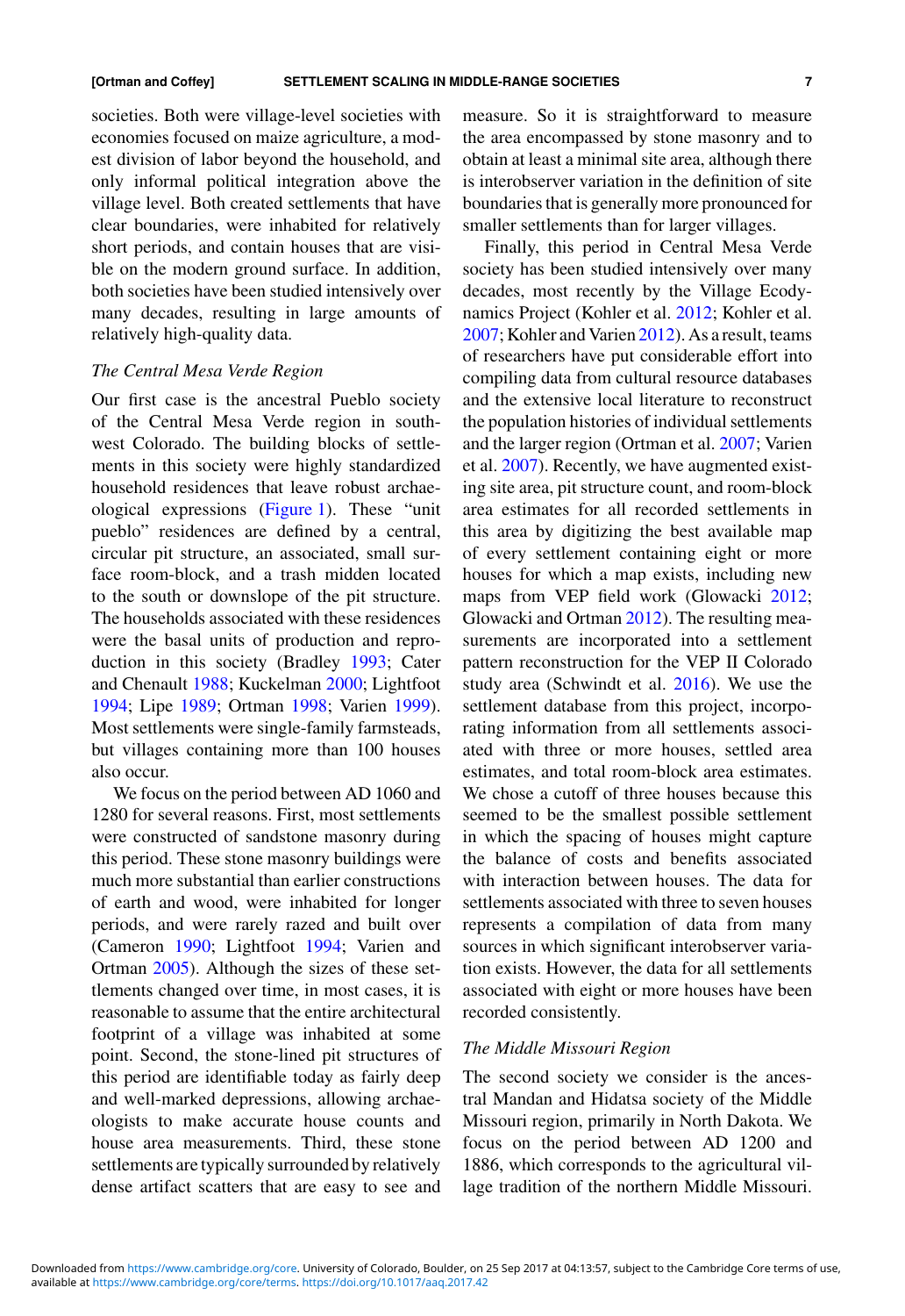<span id="page-7-0"></span>

Figure 1. Sand Canyon Pueblo, a thirteenth-century Central Mesa Verde village, illustrating surface stone rubble areas, pit structure (kiva) depressions, and a sample of excavated **houses. Map courtesy of Crow Canyon Archaeological Center.**

N

30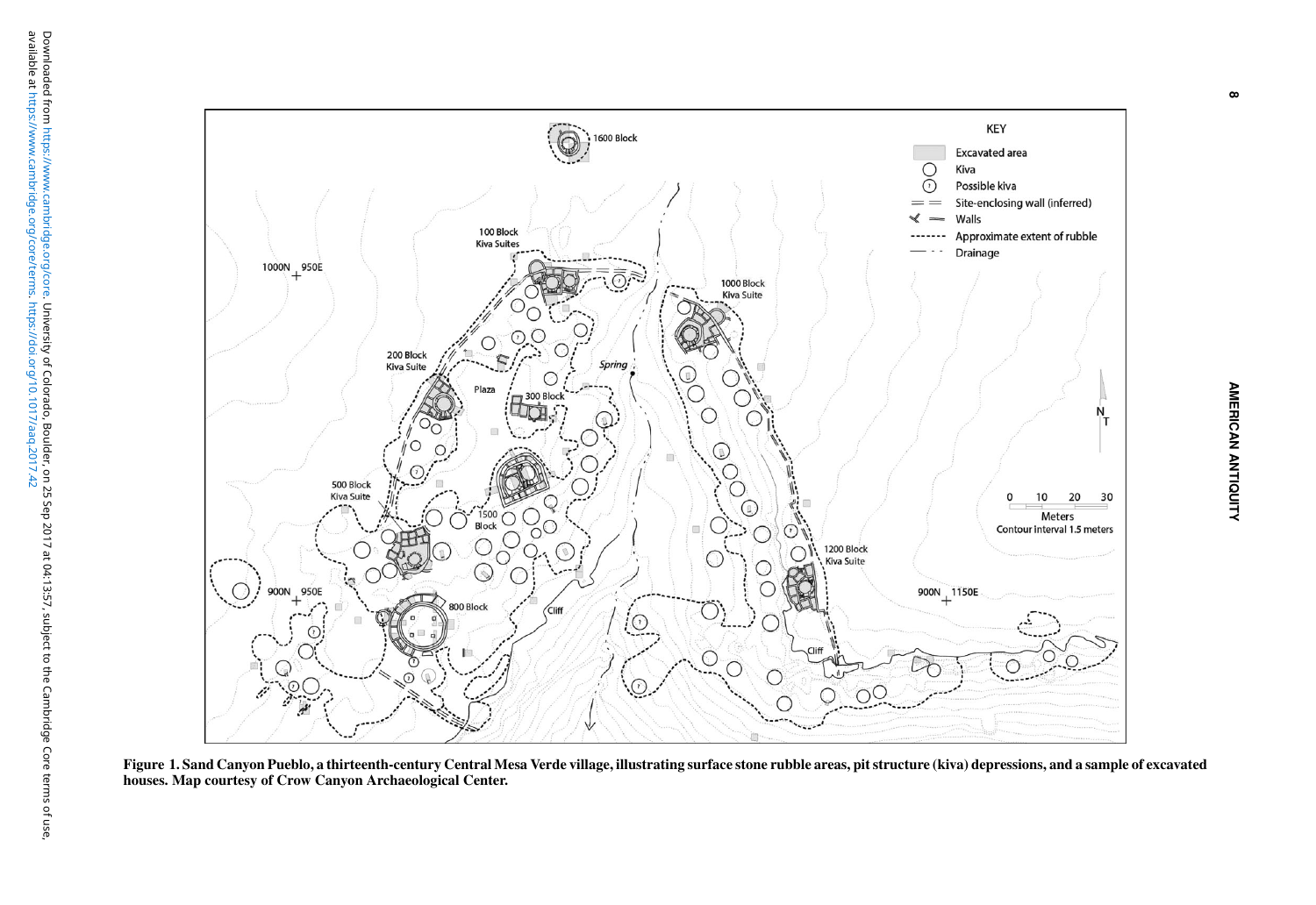<span id="page-8-0"></span>

**Figure 2. Larson Village, a Middle Missouri village, illustrating surface features. The houses within the innermost fortification date from the eighteenth century; the entire settlement was inhabited during the sixteenth century; portions have eroded into the Missouri River floodplain. Map courtesy of Mark Mitchell.**

The building blocks of villages in this society were earth lodges—partly subterranean timberframed or post-and-beam structures with packedearth walls (Figure 2). These lodges left clear rings and depressions on the modern ground surface, as well as subsurface traces that can be picked up through geophysical survey when surface preservation is poor (Kvamme and Ahler [2007;](#page-18-0) Mitchell [2008\)](#page-19-0). Continuity with ethnographic descriptions of Mandan and Hidatsa communities demonstrates that earth lodges were domestic residences (Bowers [1950,](#page-17-0) [1965\)](#page-17-0). Thus, for many settlements, the total number of lodges, and therefore households, is known. Lodge sizes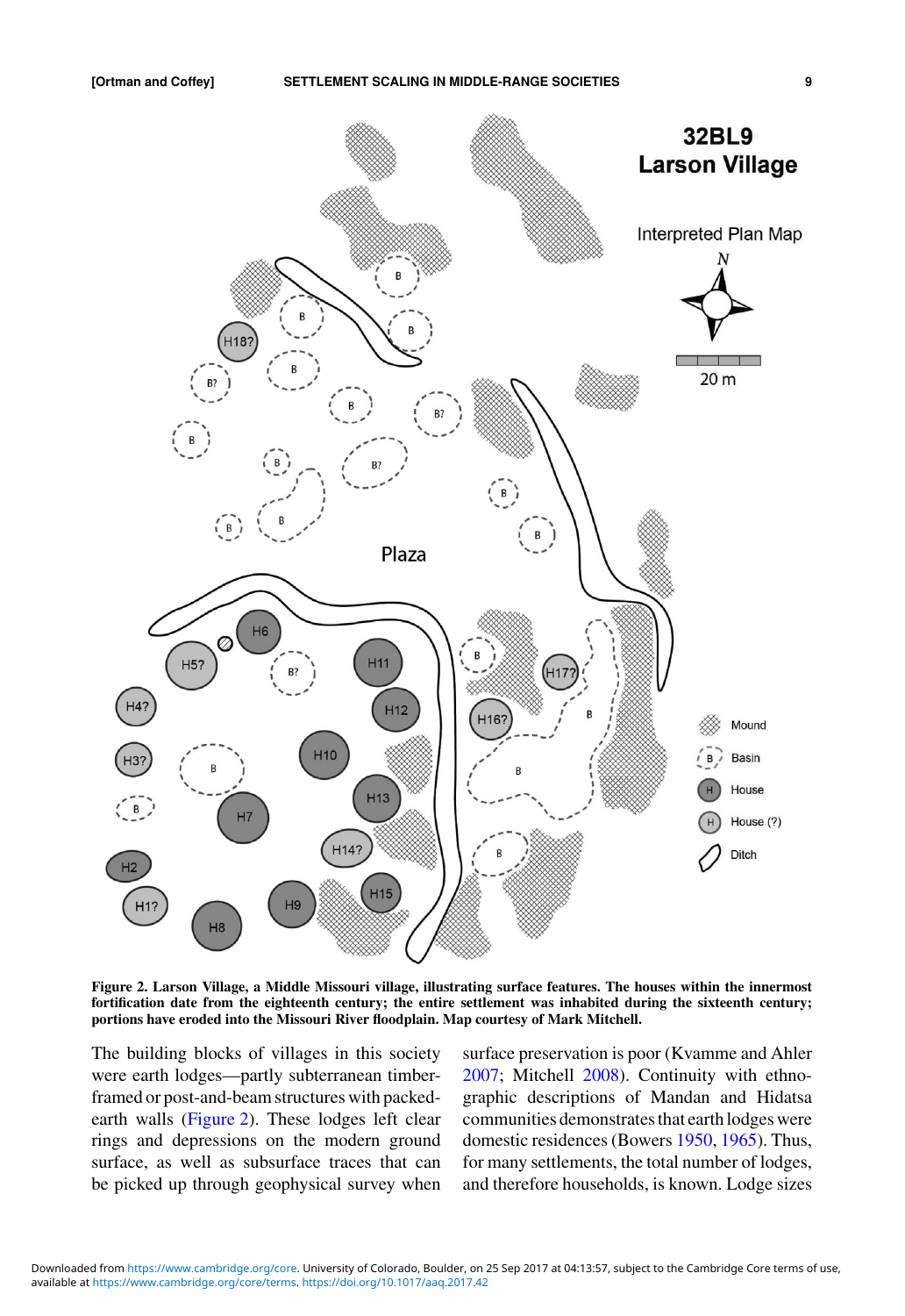#### **10 AMERICAN ANTIQUITY**

vary somewhat, and due to the long history of excavation and remote sensing, the floor areas of individual houses are available for many villages.

Settlements were constructed on terraces above and outside the Missouri River floodplain and were often defined by ditches or other fortifications. These are often visible on the modern ground surface or are identifiable through remote sensing (Kvamme and Ahler [2007\)](#page-18-0). As a result, it is relatively straightforward to define village boundaries and to count the houses within them. Settlements range from a few to more than 100 earth lodges. The occupation spans of these villages vary, and some were rebuilt and reoccupied multiple times (Johnson [2007\)](#page-18-0). Fortunately, when this occurred, houses were often rebuilt on the foundations of old ones (Fenn [2014\)](#page-18-0), and it is often possible to distinguish distinct occupations (Kvamme and Ahler [2007\)](#page-18-0). Recent studies of the economies of these communities show an emphasis on domestic production, with evidence of part-time community specialization and increasing household productivity during periods of larger community sizes (Mitchell [2013\)](#page-19-0).

The archaeology of the Middle Missouri region is not as well-known or as intensively studied as that of the Central Mesa Verde region, but due to long-term efforts by a group of dedicated researchers and a large volume of salvage archaeology related to reservoir construction, the local literature contains many useful data for these settlements. A recent synthesis and evaluation of the archaeological information by Mitchell [\(2013\)](#page-19-0) provides a suitable dataset for this analysis. We have augmented Mitchell's dataset with additional estimates from archaeological and documentary evidence [\(Table 1\)](#page-10-0). Although small, the dataset is of generally high quality and contains, for the most part, data that derive from consistent methods, often involving excavation and geophysical survey.

### *Expectations*

The settlements of both societies we examined were relatively small, and only the very largest villages from the Central Mesa Verde contain evidence of formalized paths that facilitated

within-settlement movement. In addition, the areas of most settlements in both regions are defined as elliptical circumscribing areas on the basis of artifact scatters or boundary features (walls, banks, ditches). Thus, one would expect the amorphous settlement model (Eq. 1–2) to apply to settlements from these societies. In addition, the best population proxy in both cases is the number of houses, and thus households, in a settlement. Although these settlements were inhabited for varying lengths of time, we think it reasonable to assume that the actual number of households living within measured settlement areas was, on average, proportional to the number of observable houses within these areas, such that errors in actual household estimates are effectively random. If these assumptions are reasonable, and if it is appropriate to measure population in terms of households, then one would expect the average relationship between house count *N* and settlement area *A* to be  $A = aN^{\alpha}$ , with  $\alpha \approx 2/3$  and *a* reflecting the area taken up by an individual household in the smallest settlements.

In addition, settlement scaling theory hypothesizes that the productivity of an economic unit is proportional to the number of interactions that unit has with others per unit time. Thus, households in larger settlements should be more productive on average. Household productivity should in turn be reflected in the total roofed space under which household members lived and under which they stored and consumed their possessions. The basis for this conclusion is that, in past societies, most of a household's wealth was material—taking the form of food, manufactured goods, or valuables—and these took up space and thus needed to be stored in the house. This view is supported by studies of house area distributions from a variety of past societies (Abul-Megd [2002;](#page-17-0) Blanton [1994;](#page-17-0) Bodley [2003;](#page-17-0) Hirth [1993;](#page-18-0) Maschner and Bentley [2003;](#page-19-0) Morris [2004\)](#page-19-0), and evidence from the Middle Missouri region also suggests that changes in house size over time reflect changes in productivity as opposed to household composition (Mitchell [2013\)](#page-19-0). Given this, one would expect average house area to increase with settlement house count according to  $y = y_0 N^{\delta}$  (Eq. 7), with  $1/6 \le \delta \le 1/3$  and *y*<sup>0</sup> reflecting the average area of a house in the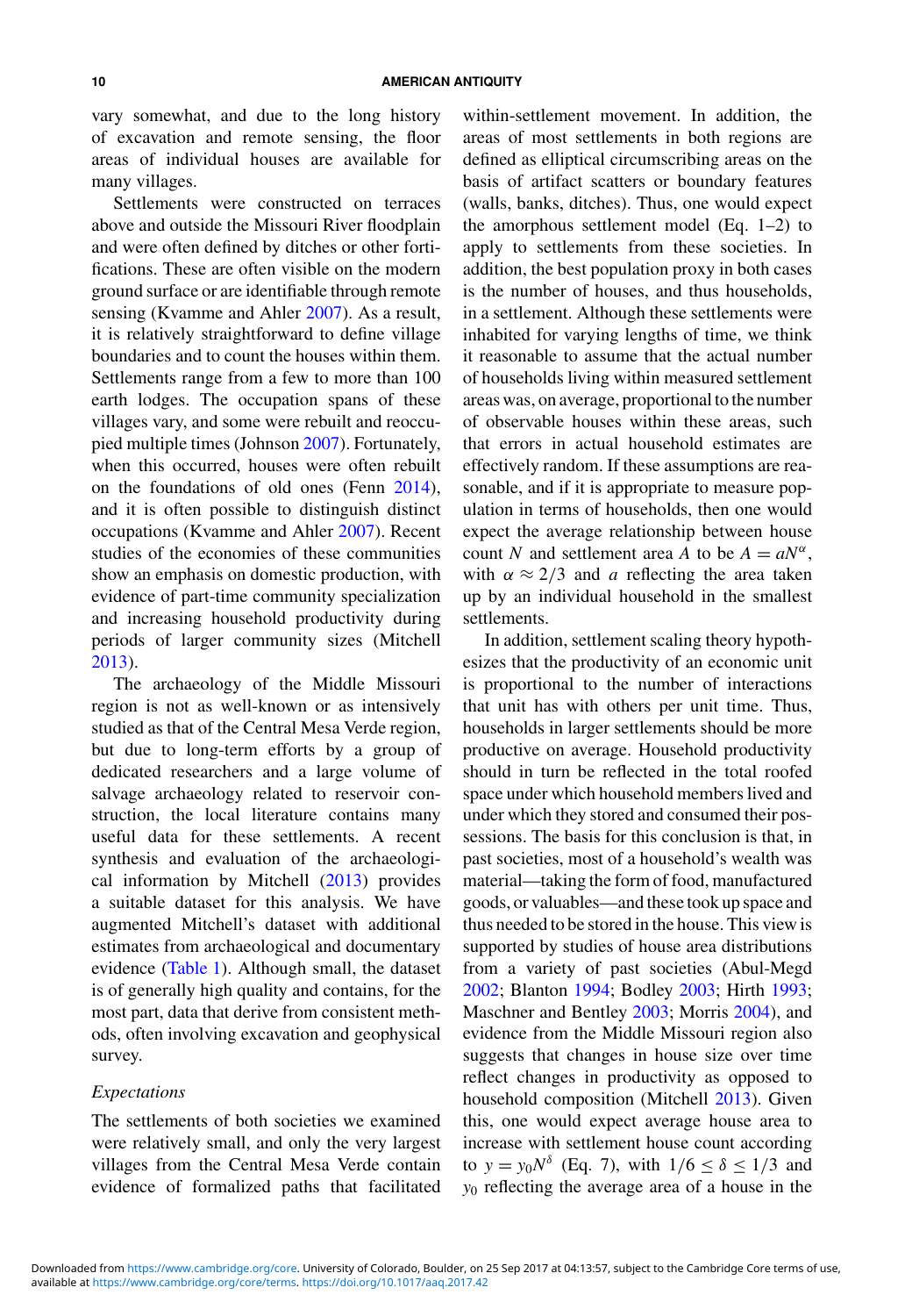### <span id="page-10-0"></span>**[Ortman and Coffey] SETTLEMENT SCALING IN MIDDLE-RANGE SOCIETIES 11**

| Site                       | Dates (CE) | Complete <sup>a</sup> | Area<br>(ha)   | Total<br>Houses  | Exc.<br>Houses | Mean house<br>area $(m2)$ | Ditchb      | Plazac      |
|----------------------------|------------|-----------------------|----------------|------------------|----------------|---------------------------|-------------|-------------|
| Jake White Bull            | 1200-1300  | $\mathbf N$           | 1.6            | 11               |                |                           | Y           |             |
| Ketchen                    | 1200-1300  | Y                     | 1.4            | 12               | $\sqrt{2}$     | 87.5                      | $\mathbf N$ | Y           |
| Paul Brave                 | 1200-1300  | Y                     | 1.5            | 14               | 3              | 120.4                     | ${\bf N}$   | ${\bf N}$   |
| Clark's Creek              | 1200-1300  | Y                     | $\overline{c}$ | 14               |                |                           | $\mathbf N$ | Y           |
| McKensey                   | 1200-1300  | Y                     | 0.8            | $\overline{7}$   | $\mathbf{1}$   | 98.5                      | $\mathbf N$ | Y           |
| Vanderbilt                 | 1200-1300  | Y                     | 3.5            | 22               |                |                           | ${\bf N}$   | Y           |
| Bendish                    | 1200-1300  | Y                     | 6.2            | 45               | $\mathfrak{2}$ | 109.2                     | $\mathbf N$ | Y           |
| <b>Tony Glas</b>           | 1200-1300  | Y                     | 5.2            | 46               | $\mathbf{2}$   | 152.8                     | Y           | Y           |
| Havens                     | 1200-1300  | Y                     | 5.9            | 56               | $\overline{4}$ | 109.6                     | ${\bf N}$   | ${\bf N}$   |
| <b>Thomas Riggs</b>        | 1200-1400  | Y                     | 3.4            | 22               | 6              | 132.4                     | Y           | Y           |
| Cross Ranch                | 1300-1400  | $\mathbf N$           | 1.3            | 9                | $\overline{c}$ | 68.1                      | N           |             |
| Helb                       | 1300-1400  | $\mathbf N$           | 1.3            | 15               | $\overline{c}$ | 75.6                      | Y           |             |
| Durkin                     | 1300-1400  | Y                     | 2.1            | 15               | 3              | 118.9                     | N           | Y           |
| South Cannonball           | 1300-1400  | Y                     | 6.5            | 35               | 6              | 109.6                     | N           | Y           |
| Mandan Lake                | 1400-1500  | Y                     | 3.5            | 97               |                |                           |             |             |
| Bagnell (Late)             | 1400-1500  | Y                     | 3.9            | 97               |                |                           | Y           |             |
| Huff                       | 1400-1500  | Y                     | 4.4            | 103              | 10             | 122.8                     | Y           | Y           |
| Larson                     | 1500-1550  | Y                     | 5.1            | 115 <sup>d</sup> |                |                           | Y           | Y           |
| Double Ditch               | 1500-1550  | Y                     | 8.9            | 160 <sup>e</sup> |                |                           | Y           | Y           |
| Smith Farm                 | 1500-1600  | Y                     | 1.8            | 27               |                |                           | Y           |             |
| <b>Lower Sanger</b>        | 1500-1600  | Y                     | 1.6            | 34               |                |                           | Y           |             |
| Hensler                    | 1500-1600  | Y                     | $\overline{4}$ | 125              |                |                           |             |             |
| Larson                     | 1700-1785  | $\mathbf N$           | 0.6            | 15 <sup>f</sup>  |                |                           | Y           | Y           |
| Double Ditch               | 1700-1785  | Y                     | 1.7            | 33               |                |                           | Y           | Y           |
| Slant Village <sup>g</sup> | 1700-1785  | Y                     | 3.4            | 85               |                |                           | Y           | Y           |
| <b>Boleyh</b>              | 1500-1600  | $\mathbf N$           | $4.5^{g}$      | 102 <sup>g</sup> | $\mathbf{1}$   | 84.4                      | Y           |             |
| Motsiff <sup>g,h</sup>     | 1500-1600  | Y                     | 6.5            | 142              |                |                           | Y           | Y           |
| Amahami                    | 1785-1830  | N                     | 1.3            | 21               |                |                           | Y           | Y           |
| Rock                       | 1785-1830  | N                     | 1.3            | 35               | 13             | 85.2                      | Y           | Y           |
| Greenshield                | 1785-1830  | Y                     | 1.5            | 40               |                |                           | Y           | Y           |
| Sakakawea                  | 1785-1830  | ${\bf N}$             | 2.2            | 41               | $\mathbf{1}$   | 147.3                     | Y           | Y           |
| <b>Big Hidatsa</b>         | 1785-1830  | Y                     | 4.7            | 86               |                |                           | Y           | $\mathbf N$ |
| Star Village               | 1830-1886  | Y                     | 5.8            | 85               | 5              | 137.2                     | Y           | Y           |
| Fort Clark <sup>i</sup>    | 1830-1886  | Y                     | 7.2            | 86               |                |                           | Y           | Y           |
| Like-a-Fishhook            | 1830-1886  | Y                     | 11.9           | 175 <sup>j</sup> | 14             | 198.8                     | Y           | Y           |

Table 1. Middle Missouri Settlement Data.

*Note*: All data are from Mitchell [\(2013\)](#page-19-0) unless otherwise noted.<br><sup>a</sup> N' indicates that an unknown portion of the village has eroded away. For these cases, we assume patterns in the preserved

portions are representative of patterns in the whole.<br><sup>b</sup>"Y" indicates the presence of fortification ditches and banks surrounding all or a portion of the settlement.

c"Y" indicates the presence of a plaza within the site area.

<sup>d</sup>Estimated from the enclosed area based on the mean house density of other large villages in the region (Mitchell [2008:](#page-19-0)77).<br>
<sup>e</sup>Estimated from the mean house density of other large villages in the region (Swenson [2007\)](#page-19-0).

 $$$ Data derived from historic maps by Swenson [\(2007\)](#page-19-0).<br>hThe total site footprint is assumed to correspond to the sixteenth-century occupation, with contraction during historic times based on patterns observed at Double Ditch and Larson.

i Also known as Mih-tutta-hang-kusch.

j McChesney's 1872 tabulation of inhabited houses (Smith [1972:](#page-19-0)25-30).

smallest settlements. In turn, one would expect the total productivity, as proxied by the total area encompassed by houses in a settlement, to vary with house count according to  $Y =$  $Y_0N^{1+\delta}$ , where  $Y_0$  reflects the average house area in the smallest settlements (note that this is a somewhat different quantity than the area taken up by a household in the smallest settlements, *a*, as the latter includes extramural use areas as well).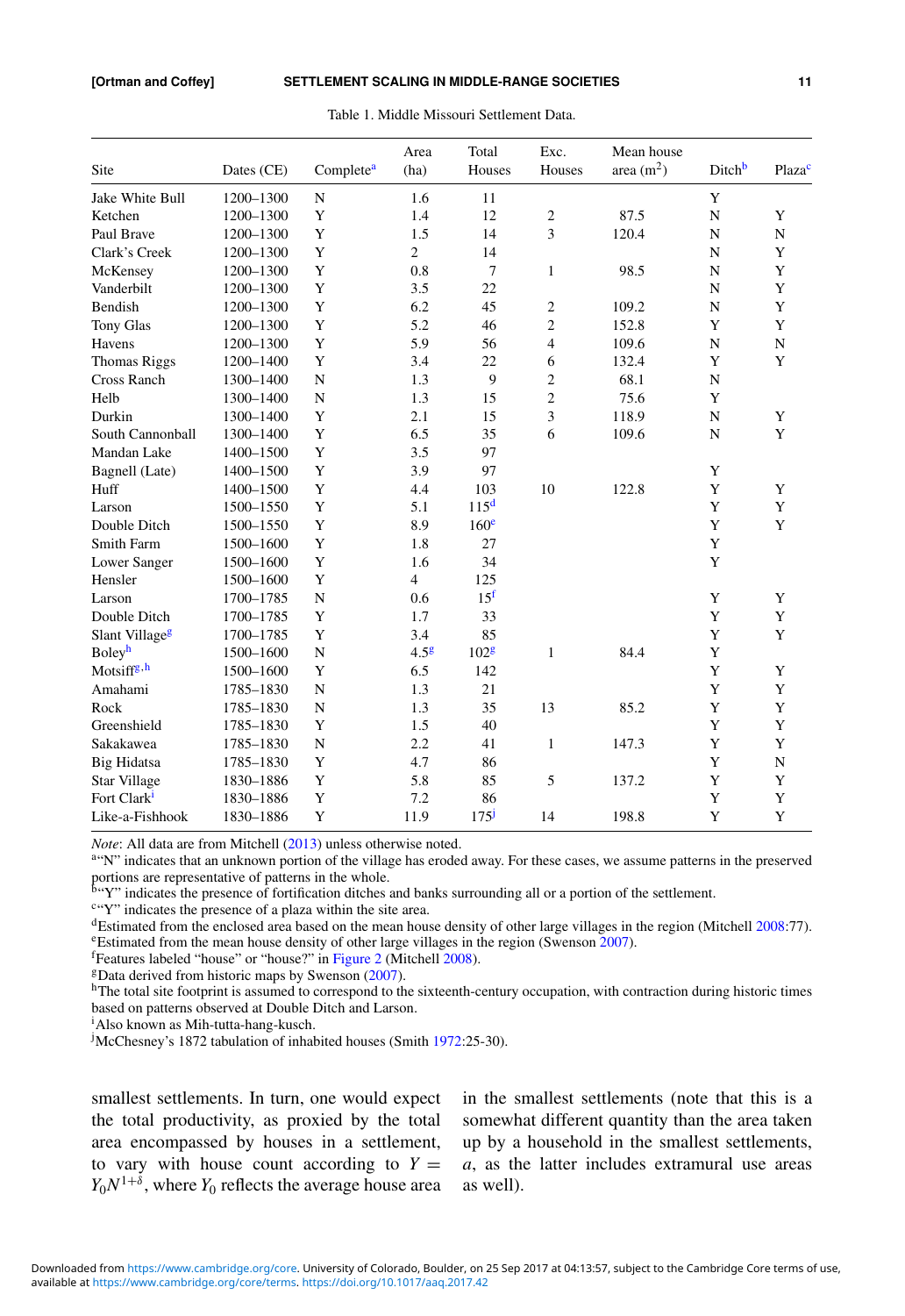Finally, given that per capita (household) productivity  $y = GN/A$  (also after Eq. 7), and  $G = \hat{g}a_0l$  is a combination of several factors that are independent of population, estimates of social attraction, *G*, for individual settlements should vary independently of house count. *G* can be estimated for individual settlements as  $G_i = y_i A_i / N_i$ , and although one would expect it to vary across settlements for a variety of reasons, theory suggests that this variation should be independent of *N*. Thus, the exponent  $\gamma$  of the scaling relation between *G* and *N*,  $G(N) =$  $G_0N^{\gamma}$ , should be approximately zero, and the correlation between these two variables should also be approximately zero.

The expected range of  $\delta$  requires further comment. Under the amorphous settlement model, we assume that houses are sufficiently dispersed and unorganized that interaction between households is accomplished through travel along straight paths such that the distance *L* needed to traverse the settlement is simply its transverse dimension,  $L \sim A^{1/2}$ . These conditions lead to an expected exponent of  $\alpha = 2/3$  for the relationship between population and settled area, and thus a per-household productivity of  $y =$  $GN/A = GN/aN^{2/3} \propto N^{1/3}$ . However, even in amorphous villages, movement becomes constrained by the distribution of houses, and one would expect this constraint to increase as the size and density of the village increases. Under these conditions, paths across the settlement become progressively longer than the transverse dimension. Thus, in compact villages one might expect the morphology of typical paths to approach that found in "networked" cities organized around transportation infrastructure, in which  $\alpha = 5/6$  and thus  $y = GN/A$  $GN/aN^{5/6} \propto N^{1/6}$ . As a result, one might expect the value of  $\delta$  to range between 1/6 and 1/3, even if the value of  $\alpha$  remains close to 2/3 in these data.

To evaluate these expectations, we estimate *a*,  $\alpha$ ,  $y_0$ ,  $Y_0$ , and  $\delta$  through ordinary least-squares regression of log-transformed data. This is feasible because  $y = bx^m$  and  $\log y =$  $m \log x + \log b$  are equivalent. We also provide a measure of  $G_i$  for individual settlements by multiplying the mean house area by the settled area, and then dividing by the house count.

#### **Results**

# *General Results*

The results of our analyses, presented in [Table 2,](#page-12-0) show that the expectations described above are met for the most part. First, in both societies, the 95% confidence intervals for  $\alpha$  do not include 1, and the point estimates are very close to 2/3. Thus, the relationship between population (house count) and area is almost certainly sublinear and exhibits an economy of scale, with  $\alpha \approx 2/3$ , as predicted by the amorphous settlement model. Second, in both societies, the rate of increase in mean house area with population is  $\delta \approx 1/6$ , and the 95% confidence interval for  $\delta$  excludes zero (or one in the case of  $1 + \delta$ ). This means that the relationship between population and economic output is almost certainly superlinear and exhibits increasing returns to scale at a level consistent with theory. Note that, in the Central Mesa Verde case, we estimated  $1 + \delta$ , whereas in the Middle Missouri case we estimated  $\delta$  directly, because in the former case we have only the total house area for each settlement, whereas in the latter we have only house areas for a subsample of excavated houses. We assume that the mean house area in the subsample is a reasonable approximation of the mean house area across all houses in each settlement. We do not know the degree to which this is true for any single site, but the results suggest that any errors in our estimates for mean house area across settlements are unstructured relative to the house count.

We also note that the exponent  $\delta$ , which relates household productivity to settlement population, is much closer to 1/6 than to 1/3. This is not surprising given the density of houses in villages from both societies. This would have required people to take more circuitous paths to interact with village-mates, and thus a scaling of interaction with area that is closer to that observed in networked settlements.

Finally, our measure of social attraction, *G*, is clearly independent of*N* for the Middle Missouri data, and is most likely independent of *N* for the Central Mesa Verde data. In both cases, the  $R^2$  value of the relationship is practically zero, and the confidence interval for the exponent incorporates or very nearly incorporates zero.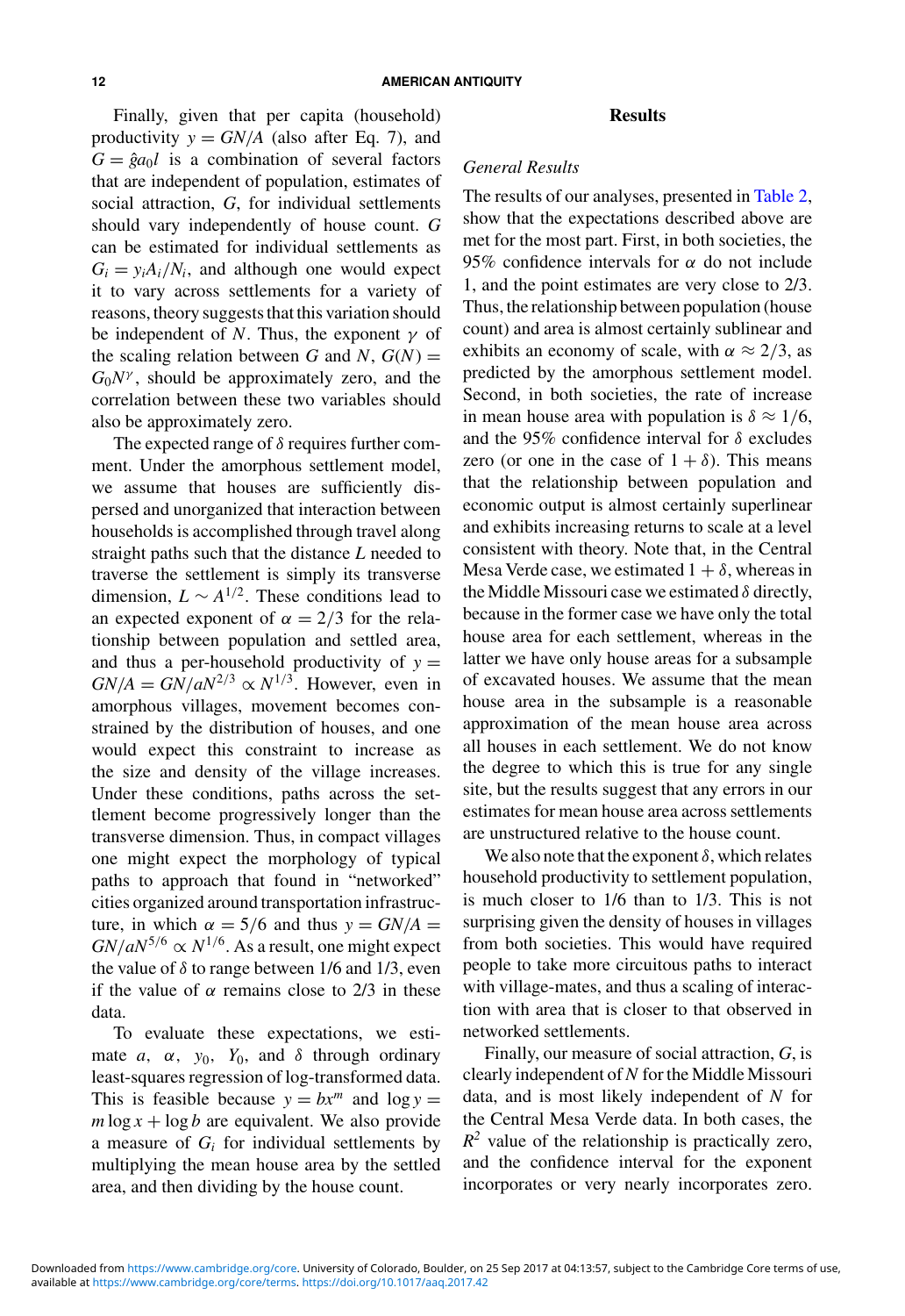#### <span id="page-12-0"></span>**[Ortman and Coffey] SETTLEMENT SCALING IN MIDDLE-RANGE SOCIETIES 13**

| System <sup>a</sup>                        | Dependent Variable <sup>b</sup>       | Sample<br>size | Exponent<br>$(95\% \text{ C.I.})$         | Prefactor<br>$(95\% \text{ C.I.})$ | $R^2$ | Signif. |
|--------------------------------------------|---------------------------------------|----------------|-------------------------------------------|------------------------------------|-------|---------|
| Central Mesa Verde<br>$(AD 1060 - 1280)$   | Settled Area $A$ (ha)                 | 278            | $\alpha = 0.662$<br>$(0.513 - 0.812)$     | $a = 0.213$<br>$(0.160 - 0.285)$   | 0.216 | 0.000   |
| Middle Missouri<br>$(AD 1200 - 1886)$      | Settled Area A (ha)                   | 35             | $\alpha = 0.643$<br>$(0.483 - 0.802)$     | $a = 0.269$<br>$(0.147 - 0.493)$   | 0.654 | 0.000   |
| Central Mesa Verde<br>$(AD 1060 - 1280)$   | Total House Area $Y(m^2)$             | 130            | $1 + \delta = 1.167$<br>$(1.044 - 1.289)$ | $Y_0 = 56.14$<br>$(43.58 - 72.31)$ | 0.735 | 0.000   |
| Middle Missouri<br>$(AD 1200 - 1886)$      | Mean House Area $y$ (m <sup>2</sup> ) | 17             | $\delta = 0.163$<br>$(0.038 - 0.287)$     | $y_0 = 63.05$<br>$(40.30 - 98.64)$ | 0.305 | 0.022   |
| Central Mesa Verde<br>$(AD 1060 - 1280)^c$ | G                                     | 121            | $\nu = -0.248$<br>$(-0.470 - 0.026)$      | $G_0 = 10.96$<br>$(6.86 - 17.52)$  | 0.040 | 0.029   |
| Middle Missouri<br>$(AD 1200 - 1886)^c$    | G                                     | 17             | $\nu = -0.132$<br>$(-0.423 - 0.158)$      | $G_0 = 16.04$<br>$(5.64 - 45.63)$  | 0.050 | 0.387   |

Table 2. Scaling Results for the Central Mesa Verde and Middle Missouri Regions.

aPopulation ranges: Central Mesa Verde, 3–192 houses; Middle Missouri, 4–175 houses.

<sup>b</sup>In all cases, the independent variable is population (house count).

 ${}^cG_i$  for each settlement is estimated by  $G_i = y_i A_i/N_i$ , where  $y_i$  is the mean house area,  $A_i$  is the settled area, and  $N_i$  is the house count.

The *p*-value of the Central Mesa Verde relationship suggests that *G* may be slightly negatively correlated with *N* in this case, but in light of the low  $R^2$  and confidence interval, we interpret this result as due to overgenerous site area estimates for some small settlements deriving from use of a low artifact density threshold to define site boundaries. This would have resulted in inflated *G* values for those sites relative to larger ones and increased the negative slope of the relationship. So, overall, our results suggest that the "social attraction" exerted by individuals in both societies was independent of settlement population, as predicted.

These results indicate that both economies of scale with respect to settled area, and increasing returns to scale with respect to house area, are apparent in the settlement data from these two societies. Further, the magnitudes of these economies and returns are consistent with models that predict their observed values in modern urban systems. These results thus suggest that the allometric properties observed for these villagelevel societies derive from the same social networking processes that lead to scaling phenomena in modern cities.

It is also remarkable to note that the prefactors (coefficients) of the average scaling relations are quite similar for these two societies: the estimated average area taken up by a household (both the house itself and adjacent extramural

areas) in the smallest settlements was 0.21 ha in the Central Mesa Verde and 0.27 ha in the Middle Missouri, and the average house area in single-household settlements is estimated at 56 m<sup>2</sup> in the Central Mesa Verde and 63 m<sup>2</sup> in the Middle Missouri (this is because the mean house area equals the total house area,  $y_0 = Y_0$ , when  $N = 1$ ). These similar values are striking given the different data collection methods used to generate these data. In the Central Mesa Verde, for example, settled area is most often defined by the extent of the surrounding artifact scatter, whereas in the Middle Missouri, it is most often defined by fortifications or house distributions combined with terrace edges. Likewise, in the Central Mesa Verde, archaeologists recorded only the total house area across all households using surface evidence, whereas in the Middle Missouri, they estimated mean house areas from excavated houses in various sites. Yet [Figure 3](#page-13-0) shows that, if one multiplies these mean house areas by the number of houses for the Middle Missouri data and then plots the results on the same axes as the Central Mesa Verde data for total house area, the scaling relationship is nearly identical.

The close similarity of the scaling parameters for these two societies may seem surprising in light of the many differences between them. For example, in the Central Mesa Verde, walking was the only means of traveling between settlements;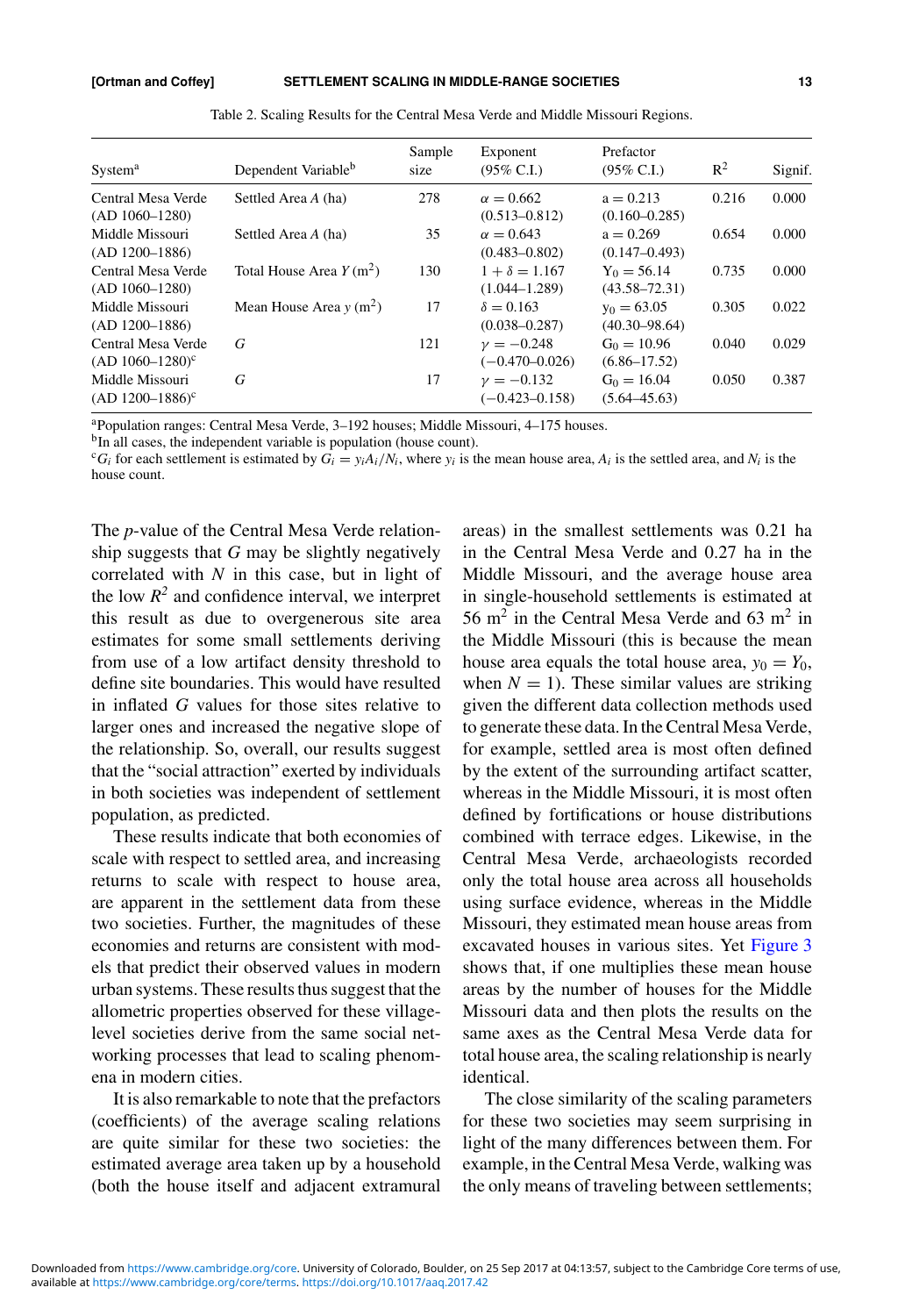<span id="page-13-0"></span>

**Figure 3. Relationship between settlement population (house count) and total productivity. For the Central Mesa Verde system,** *Y* **is the total roofed area; for the Middle Missouri system,** *Y* **=** *yN***, where** *y* **is the mean area of excavated houses and** *N* **is total house count. The nearly identical relationship in the two datasets implies that changes in average household productivity through time were due to changes in community scale as opposed to agricultural production or technology.**

however, Middle Missouri people used bull boats or canoes to transport goods and people along the river, dogs and travois to transport goods over land, and horses to move both goods and people after AD 1750. Also, the baseline productivity of agricultural land varied substantially in the two societies. Studies of agricultural yields suggest that traditional Mandan fields produced at least 1,200 kg/ha on average (Mitchell [2013\)](#page-19-0), whereas Central Mesa Verde fields produced only 250– 400 kg/ha (Varien et al. [2007\)](#page-19-0). One would expect these dramatic differences in between-settlement transport technologies and agricultural productivity to have enabled higher *regional* population densities in the Middle Missouri, but these differences appear to have had little effect on *settlement* densities or the baseline productivity of households. The insensitivity of our analyses to *between-settlement* transportation technology and agricultural productivity is consistent with our theory because these factors are not incorporated in the models that derive settlement scaling relationships. However, *within-settlement* transport costs are incorporated into these models, and in both societies the only way of moving people and goods *within* settlements was on foot. Given

this, similarities in the observed results make more sense than they may appear to at first.

# *Context-Specific Results*

An important aspect to consider with regard to the Middle Missouri data is the long period of time represented, as there is no *a priori* reason to presume that the relationships between population, settled area, and socioeconomic rates should have been stable over a period of more than six centuries. Indeed, recent studies suggest that mean house areas, storage pit count and density, internal settlement densities, and the intensity of craft production all increased through time (see Mitchell [2013\)](#page-19-0). To investigate this issue, [Figure 4](#page-14-0) illustrates the relationship between population (house count) and settlement area for the Middle Missouri data, with groups of sites labeled by time period. Each interval, of about 200 years, is roughly equivalent to the entire time span encompassed by the Central Mesa Verde data. There are visual suggestions in [Figure 4](#page-14-0) that the internal densities of Middle Missouri settlements changed through time, but the figure also suggests that the average population of settlements increased. This raises the question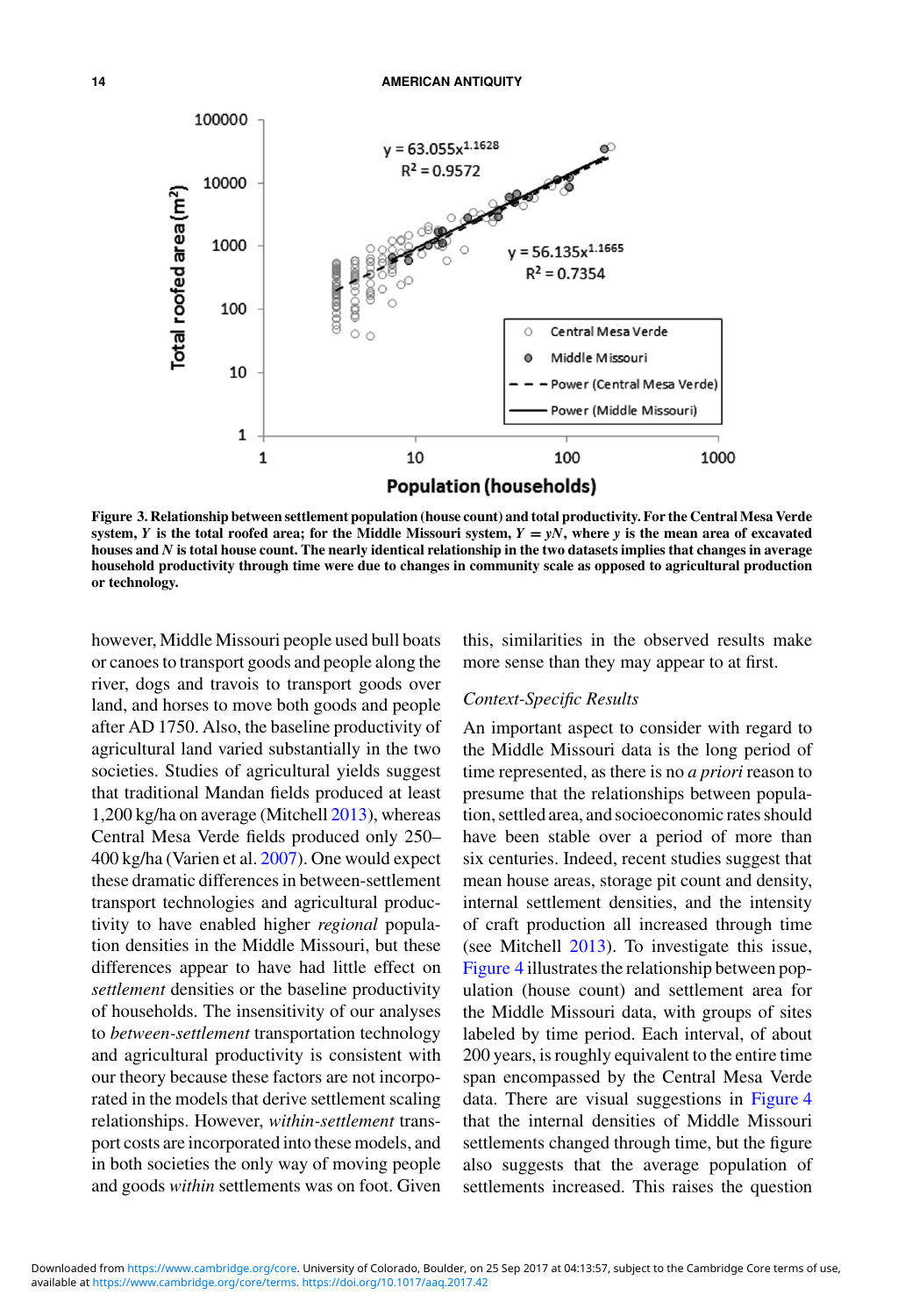#### <span id="page-14-0"></span>**[Ortman and Coffey] SETTLEMENT SCALING IN MIDDLE-RANGE SOCIETIES 15**

| Time Period<br>AD 1200-1400 |                             |                                   |                                               |                         |
|-----------------------------|-----------------------------|-----------------------------------|-----------------------------------------------|-------------------------|
|                             | Population-Area<br>Exponent | Population-Area<br>Prefactor (ha) | <b>Settlement Population</b><br>(House Count) | Settlement Area<br>(ha) |
|                             | $\alpha = 1.020$            | $a = 0.1219$                      | $Mean = 23.1$                                 | $Mean = 3.05$           |
| $(N = 14)$                  | $S.E. = 0.0899$             | $S.E. = 1.3098$                   | $S.E. = 9.51$                                 | $S.E. = 0.690$          |
| AD 1400-1600                | $\alpha = 0.829$            | $a = 0.0960$                      | $Mean = 100.2$                                | $Mean = 4.42$           |
| $(N = 10)$                  | $S.E. = 0.1073$             | $S.E. = 1.6236$                   | $S.E. = 11.25$                                | $S.E. = 0.817$          |
| AD 1700-1886                | $\alpha = 1.19$             | $a = 0.0254$                      | $Mean = 63.8$                                 | $Mean = 3.78$           |
| $(N = 11)$                  | $S.E. = 0.1104$             | $S.E. = 1.5528$                   | $S.E. = 10.73$                                | $S.E. = 0.779$          |
| <b>ANOVA</b>                | $F = 2.7669$                | $F = 0.0001$                      | $F = 13.9259$                                 | $F = 0.8354$            |
|                             | $P = 0.3005$                | $P = 0.9999$                      | P < 0.0001                                    | $P = 0.4429$            |

Table 3. Chronological Analysis of Northern Middle Missouri Settlements.



**Figure 4. Relationship between settlement population (house count) and settled area, Middle Missouri region. Symbols reflect the time period of each settlement; the power-law fit is for all settlements. Although visual patterns suggest changes in the underlying relationship through time, this cannot be shown statistically (see Table 3).**

of whether changes in settlement density were due to increases in their baseline density or to increases in their average population. Based on the chronological analysis presented in Table 3, it appears that an increase in average settlement size is the more likely culprit because the differences in scaling exponents and prefactors calculated by chronological period are not statistically significant, whereas changes in average settlement population (house count) through time are. Also, note that settlement populations changed to a much greater extent than settlement areas over time, and this implies that the average population density of settlements changed as well. These results suggest that increases in the average

density of northern Middle Missouri settlements through time were due primarily to increases in the scale of community organization as opposed to technological progress or increases in regional population density per se. This result mirrors that found in other studies of nonindustrial societies (Ortman et al. [2015;](#page-19-0) Ortman et al. [2016\)](#page-19-0) and it suggests that socioeconomic development prior to the Industrial Revolution was driven largely by factors that promote increases in the scale of strongly interacting social networks. This is a fascinating prospect for future research, and potentially for policy.

There is another area where scaling analysis reveals differences between the Middle Missouri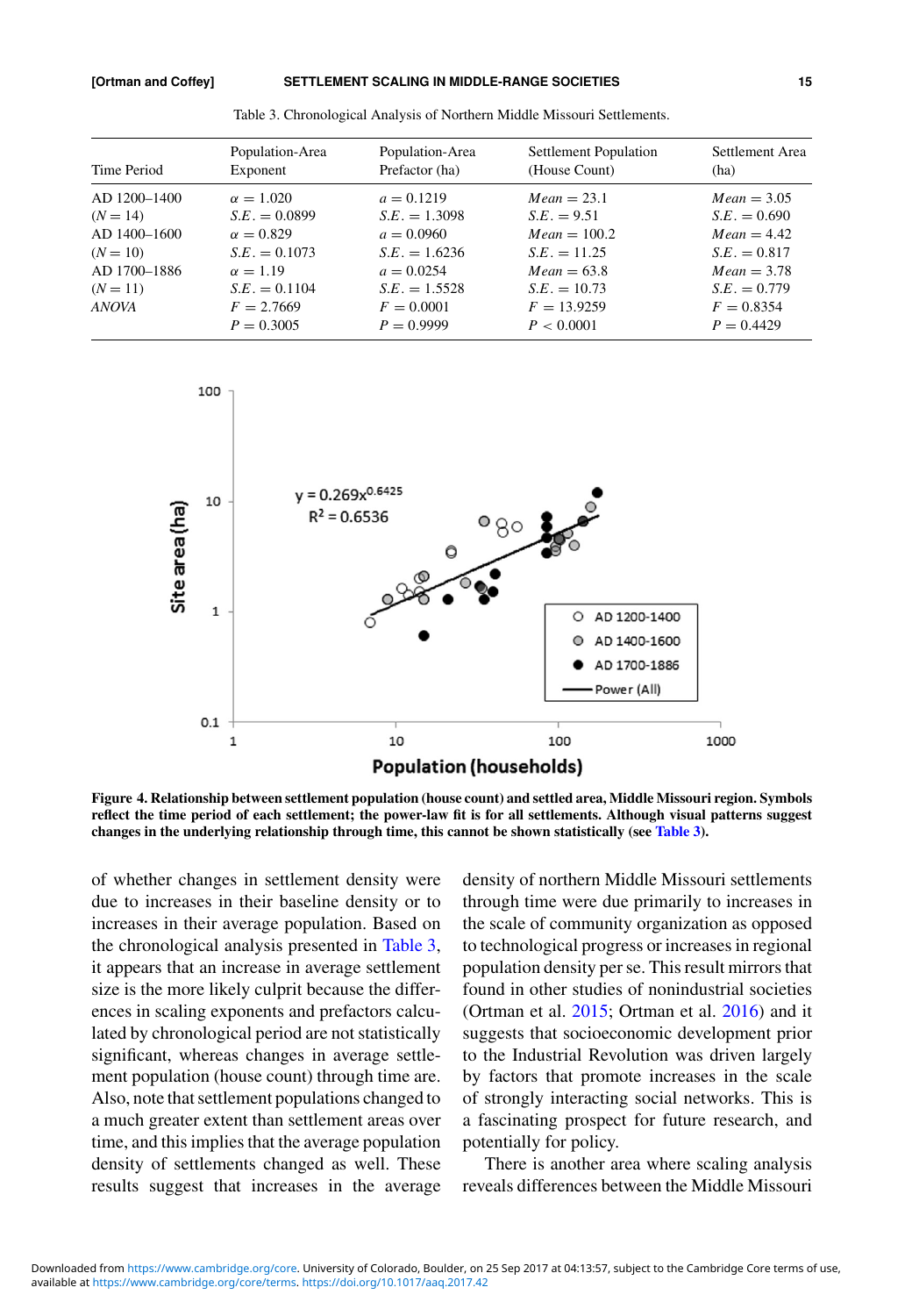and Central Mesa Verde systems. Although there is no clear relationship between *G* and *N* in either society, the value of  $G_0$  is somewhat higher for the Middle Missouri system than it is for the Central Mesa Verde system. Since  $G = \hat{g}a_0l$ , and both *l* and  $a_0$  are defined by human biology and are thus effectively constant, the larger mean value of *G* for the Middle Missouri implies that the average energetic benefit of each social interaction,  $\hat{g}$ , was greater in that society. Why this should have been the case is an interesting question. One possibility is that the Middle Missouri floodplain was more productive than the Mesa Verde loess, so the higher value of *G* in the Middle Missouri may reflect the fact that there were more calories available for exchange in that society. Another possibility is that the social institutions of Middle Missouri society lubricated the flow of goods and services to a greater extent than those of Central Mesa Verde society. Ethnohistoric literature indicates that the Middle Missouri was a well-known trade center and that the Mandan and Hidatsa people inhabiting this region were skilled trade negotiators (Fenn [2014\)](#page-18-0). In addition, native societies throughout the Great Plains used a set of ceremonies known as the calumet to forge trade partnerships that greatly facilitated intertribal exchange (Blakeslee [1975,](#page-17-0) [1981\)](#page-17-0). In contrast, very little evidence of external trade or of intertribal ceremonies has been found in Central Mesa Verde sites (Lipe [1992,](#page-18-0) [2002\)](#page-18-0). If these differences in between-group interaction were mirrored at the settlement level, social interaction may also have been more productive on an energetic level in the Middle Missouri than in the Central Mesa Verde.

Finally, it is important to emphasize that, although previous studies of settlement scaling in contemporary and archaeological contexts have used individuals as the units of population, this study obtains the same results when households are the population unit. This is good news for archaeologists because in many societies it is far easier to count houses than to determine the number of residents of each house. But this may also seem surprising given that household composition varies across households in individual settlements (Wilk [1984\)](#page-20-0), within societies (Wilk and Netting [1984\)](#page-20-0), and across societies (Blanton

[1994\)](#page-17-0). There must have been similar variation in the households considered here, but this seems to have had little effect on overall scaling relations. We can think of several factors that may underlie the insensitivity of scaling analysis to household composition. First, in middle-range societies, households are productive units and the division of labor is strong within households but replicated between them for the most part (Sahlins [1972\)](#page-19-0). Thus, even if each individual in a household has interactions with others in their community, these interactions are generally complementary rather than overlapping with regard to overall household needs. Second, social relations within households are typically characterized by generalized reciprocity, and economic decisions are generally made to benefit the household overall. Settlement scaling theory, in contrast, describes the dynamics of balanced reciprocity, and this realm is more characteristic of overall relations between households than to relations between each individual, even in modern societies. So it may be that households are the most appropriate unit of "mass" for scaling analysis, even in contemporary societies, and total population is merely a good proxy that is proportional to household count in most settings. Finally, in agricultural villages the primary impediment to movement and interaction is created by the distribution of houses and households, not people per se. Thus, one would expect the connectivity and intensity of interaction between people from different households to be influenced primarily by the physical arrangement of houses themselves.

### **Conclusions**

The cities that most humans live in today are complex places with pronounced divisions of labor, intensive interaction across specializations, and massive flows of people and material throughout dense infrastructure networks. Agricultural villages, in contrast, appear to be much simpler places where the division of labor was limited above the household level, interaction was structured primarily by kinship, and the built environment was relatively unorganized. Such comparisons lead many researchers to view a city as a fundamentally different kind of thing than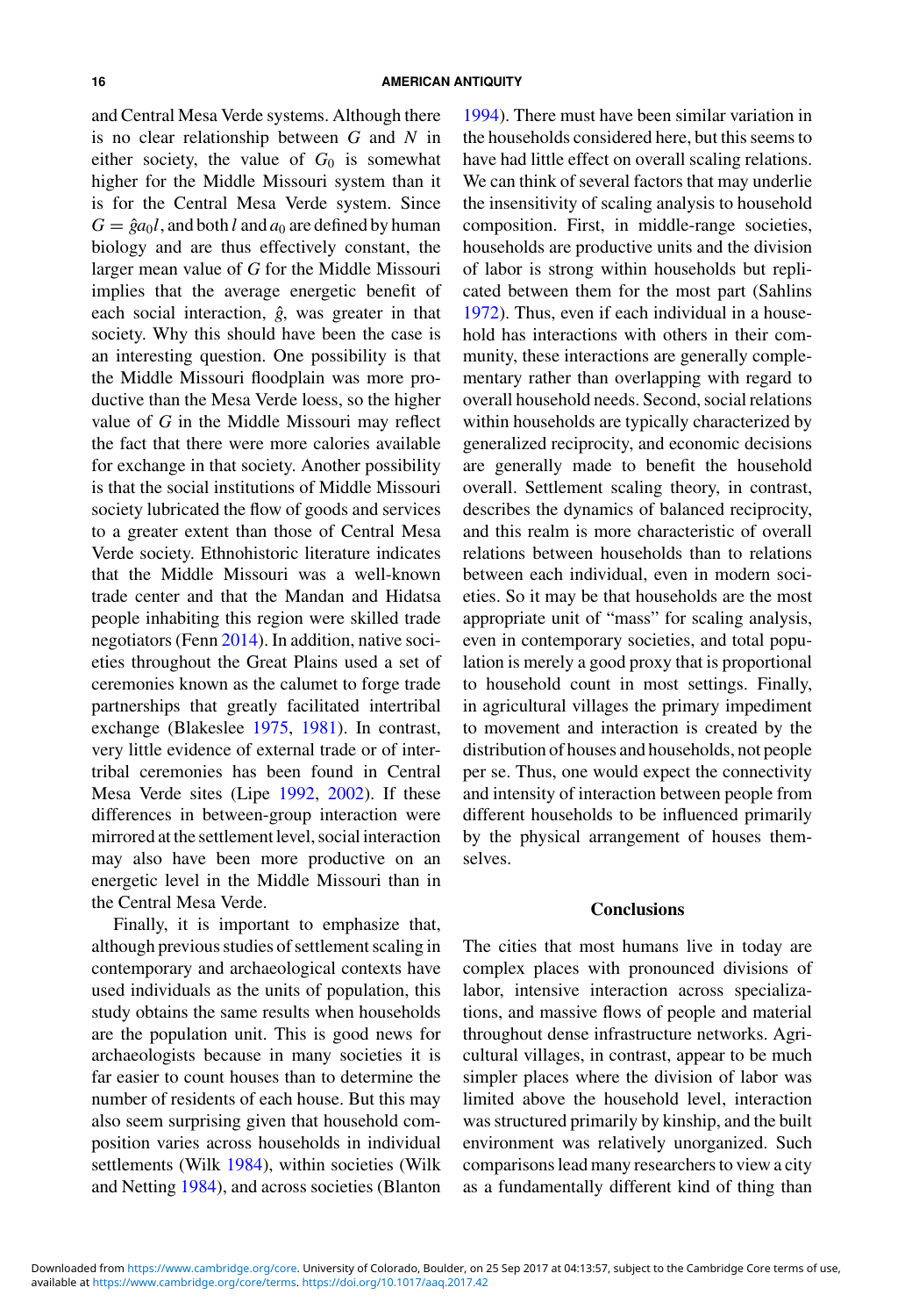an agricultural village. From this perspective, the appearance of cities in history represents a watershed moment, and the remarkable economies and returns to scale noted in contemporary cities are seen as a product of urbanization a process that did not occur in smaller-scale societies.

Our results cast doubt on this view and suggest that one should instead view contemporary cities as lying on a continuum with smaller forms of human settlement. Indeed, the results presented here are consistent with the idea that the productivity and division of labor that characterize present-day urban systems are actually properties of human social networks that expand exponentially and in an open-ended way with scale. This leads to the appearance of qualitatively different social processes in contemporary cities, when in fact these are just quantitative differences in expressions of the same processes. Since the properties of social networks are nonlinear, they lead to exponential changes in the use of space, productivity, knowledge, and the division of labor as the nodes in a social network grow—but the processes that generate these changes appear to have been part of human societies for as long as people have been creating permanent settlements that promote "organic solidarity" (Durkheim [1984](#page-18-0) [1893]) and expand the "extent of the market" (Smith [2007](#page-19-0) [1776]). Thus, from a scaling perspective, cities are simply bigger villages where the division of labor, levels of productivity, and rates of change are more pronounced due to the opportunities created by scale itself. For example, in Middle Missouri society, the archaeological record suggests a trend toward part-time specialization that correlates with agglomeration (Mitchell [2013\)](#page-19-0), but, given the small scale of these settlements, the effects were sufficiently modest that they affected household task mixes more than economic specialization of the kind we are familiar with from contemporary cities (also see Bettencourt [2014\)](#page-17-0).

Our results, which demonstrate that scaling patterns observed in present-day urban systems are equally apparent in middle-range societies, suggest that settlement scaling theory captures basic and widespread aspects of human societies as social networks, at a level of abstraction where their effects are well-behaved and partly predictable, but not obvious or trivial. Social scientists make many generalizations about human social behavior, but few of these have been formalized in ways that yield specific, integrated, and novel predictions that are borne out by new data and that produce results that also make sense in light of contextual details. There are many important areas of human behavior that may never be amenable to this explicit, physicalscience approach—but, given the accomplishments of the physical sciences in other fields, it seems important for archaeologists to take advantage of those domains where this type of reasoning is productive. Based on accumulating results like these, settlement scaling theory appears to be one such domain.

Finally, our results suggest something important about the potential of the archaeological record for expanding knowledge of human society. The archaeological record will always be partial, distorted, and contextually unique when viewed in detail. Nevertheless, this record captures information on the full sweep of human experience and can provide insights into the fundamental nature of human societies that cannot be gleaned from any other data source. One might question whether all of the assumptions embedded in our analysis are reasonable, but the very fact that they lead to results consistent with theory provides support for both our assumptions and the models we tested. In short, it is highly unlikely that the data could have been biased in unacknowledged ways and still yield results that are consistent with settlement scaling theory. Given that dominant signals overpower noisy data at large spatial and chronological scales, and that human behavior appears more regular at such scales, it seems to us that archaeological evidence has a significant role to play in building a general theory of human societies as complex systems. The archaeological record has undeniable power due to the fact that it preserves traces of social dynamics in utterly different kinds of societies than the ones most people live in today, and we can know that the people who created this record were not aware of the theories we bring to interpreting it, or that one day we would try to measure their behavior. Thus, finding that specific predictions of settlement scaling theory are borne out by data from societies organized at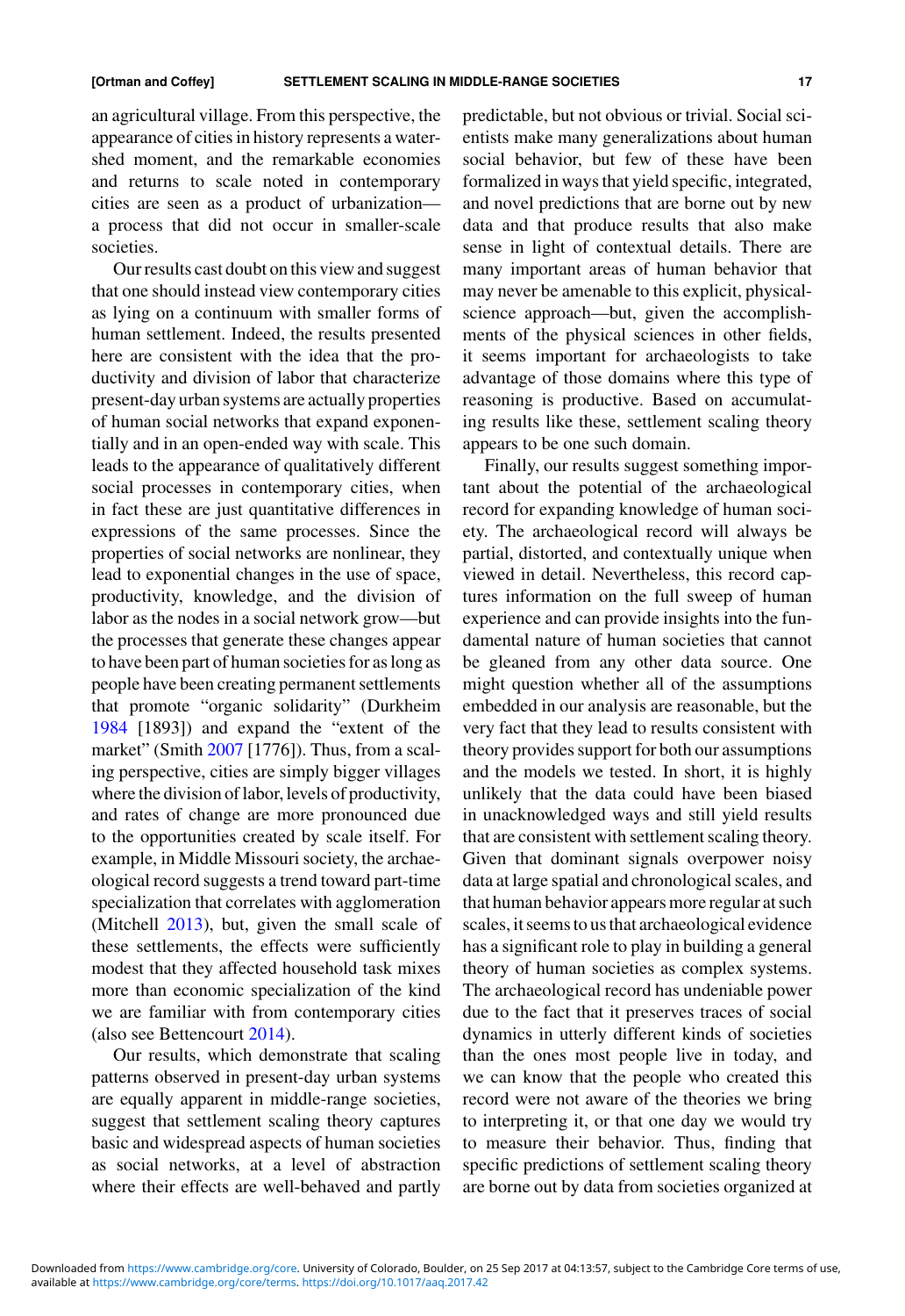<span id="page-17-0"></span>a variety of scales has theoretical significance far in excess of the data.

In addition, archaeological data do more than provide novel tests of an existing theory—they also expand it by clarifying the underlying concepts, as this study has done by noting the role of households, the effects of agglomeration for interaction intensity in the absence of infrastructure, and the identification of institutional factors that may have impacted the average productivity of social interaction. For these reasons, we suspect that continued use of archaeological data in scaling research will prove critical for a deeper understanding of human societies as complex systems, and that the overall endeavor should increase the practical relevance of archaeology.

*Acknowledgments.* Portions of this work were supported by the National Science Foundation (CNH-0816400), the John Templeton Foundation, the James S. McDonnell Foundation (#220020438), and the Santa Fe Institute Omidyar Fellowship program. We thank Luís Bettencourt, José Lobo, Robert Kelly, Michael Smith, Tim Kohler, Mark Varien and Mark Mitchell for discussions, and four anonymous reviewers for their many helpful comments and suggestions. We also thank Payson Sheets for translating the abstract into Spanish.

*Data Availability Statement.* All data analyzed in this paper are available through the Digital Archaeological Repository at [www.tdar.org.](http://www.tdar.org)

# **References Cited**

Abul-Megd, A. Y.

2002 Wealth Distribution in an Ancient Egyptian Society. *Physical Review E* 66(057104):1–3.

Batty, Michael

2008 The Size, Scale, and Shape of Cities. *Science* 319:769–771.

Bettencourt, Luís M. A.

- 2013 The Origins of Scaling in Cities. *Science* 340:1438– 1441.
- 2014 Impact of Changing Technology on the Evolution of Complex Informational Networks. *Proceedings of the IEEE* 102(12):1878–1891.
- Bettencourt, Luís M. A., José Lobo, Dirk Helbing, Christian Kühnert, and Goeffrey B. West
- 2007 Growth, Innovation, Scaling, and the Pace of Life of Cities. *Proceedings of the National Academy of Science* 104(17):7301–7306.
- Bettencourt, Luís M. A., José Lobo, and Deborah Strumsky 2007 Invention in the City: Increasing Returns to Patenting as a Scaling Function of Metropolitan Size.*Research Policy* 36:107–120.

Bettencourt, Luís M. A., and José Lobo

2016 Urban Scaling in Europe. *Journal of the Royal Society Interface* 13. DOI: [10.1098/rsif.2016.0005](https://doi.org/10.1098/rsif.2016.0005) .

- Bettencourt, Luís M. A., José Lobo, Deborah Strumsky, and Geoffrey B. West
- 2010 Urban Scaling and Its Deviations: Revealing the Structure of Wealth, Innovation and Crime across Cities. *PLoS ONE* 5(11):e13541. DOI: http://journals.plos. [org/plosone/article?id=10.1371/journal.pone.0013541,](http://journals.plos.org/plosone/article?id=10.1371/journal.pone.0013541) accessed August 29, 2017.
- Bettencourt, Luís M. A., Horacio Samaniego, and Hyejin Youn
- 2014 Professional Diversity and the Productivity of Cities. *Scientific Reports* 4:5393. DOI: [5310.1038/srep05393.](https://doi.org/5310.1038/srep05393) Blakeslee, Donald J.
	- 1975 The Plains Interband Trade System: An Eth-
	- nohistoric and Archeological Investigation. PhD dissertation, Anthropology, University of Wisconsin-Milwaukee.
	- 1981 The Origin and Spread of the Calumet Ceremony. *American Antiquity* 46:759–768.
- Blanton, Richard E.
- 1994 *Houses and Households: A Comparative Study*. Plenum, New York.
- Bodley, John H.
	- 2003 *The Power of Scale: A Global History Approach*. M. E. Sharpe, Amonk, New York.
- Bowers, Alfred W.
	- 1950 *Mandan Social and Ceremonial Organization*. University of Chicago Press, Chicago.
	- 1965 *Hidatsa Social and Ceremonial Organization*. Bulletin No. 194, Bureau of American Ethnology, Smithsonian Institution, Washington DC.

Bradley, Bruce A.

1993 Planning, Growth, and Functional Differentiation at a Prehistoric Pueblo: A Case Study from SW Colorado. *Journal of Field Archaeology* 20:23–42.

Cameron, Catherine M.

1990 The Effect of Varying Estimates of Pit Structure Use-Life on Prehistoric Population Estimates in the American Southwest. *Kiva* 55:155–166.

Carneiro, Robert L.

- 1967 On the Relationship Between Size of Population and Complexity of Social Organization. *Southwestern Journal of Anthropology* 23:234–243.
- 2000 The Transition from Quantity to Quality: A Neglected Causal Mechanism in Accounting for Social Evolution. *Proceedings of the National Academy of Science* 97(23):12926–12931.

Cater, John D., and Mark L. Chenault

- 1988 Kiva Use Reinterpreted. *Southwestern Lore* 54(3):19–32.
- Cesaretti, Rudolph, José Lobo, Luís M. A. Bettencourt, Scott G. Ortman, and Michael E. Smith
	- 2016 Area-Population Scaling Relationship in Medieval European Cities *PLOS ONE* 11(10):e0162678. DOI: [http://journals.plos.org/plosone/article?id=10.1371/](http://journals.plos.org/plosone/article?id=10.1371/journal.pone.0162678) journal.pone.0162678, accessed August 29, 2017.

Chick, Garry

- 1997 Cultural Complexity: The Concept and Its Measurement. *Cross-Cultural Research* 31:275–307.
- d'Alpoim Guedes, Jade A., Stefani A. Crabtree, R. Kyle Bocinsky, and Timothy A. Kohler
- 2016 Twenty-first Century Approaches to Ancient Problems: Climate and Society. *Proceedings of the National Academy of Science* [10.1073/pnas.1616188113.](https://doi.org/10.1073/pnas.1616188113) Diamond, Jared

2005 *Collapse: How Societies Choose to Fail or Succeed*. Viking, New York.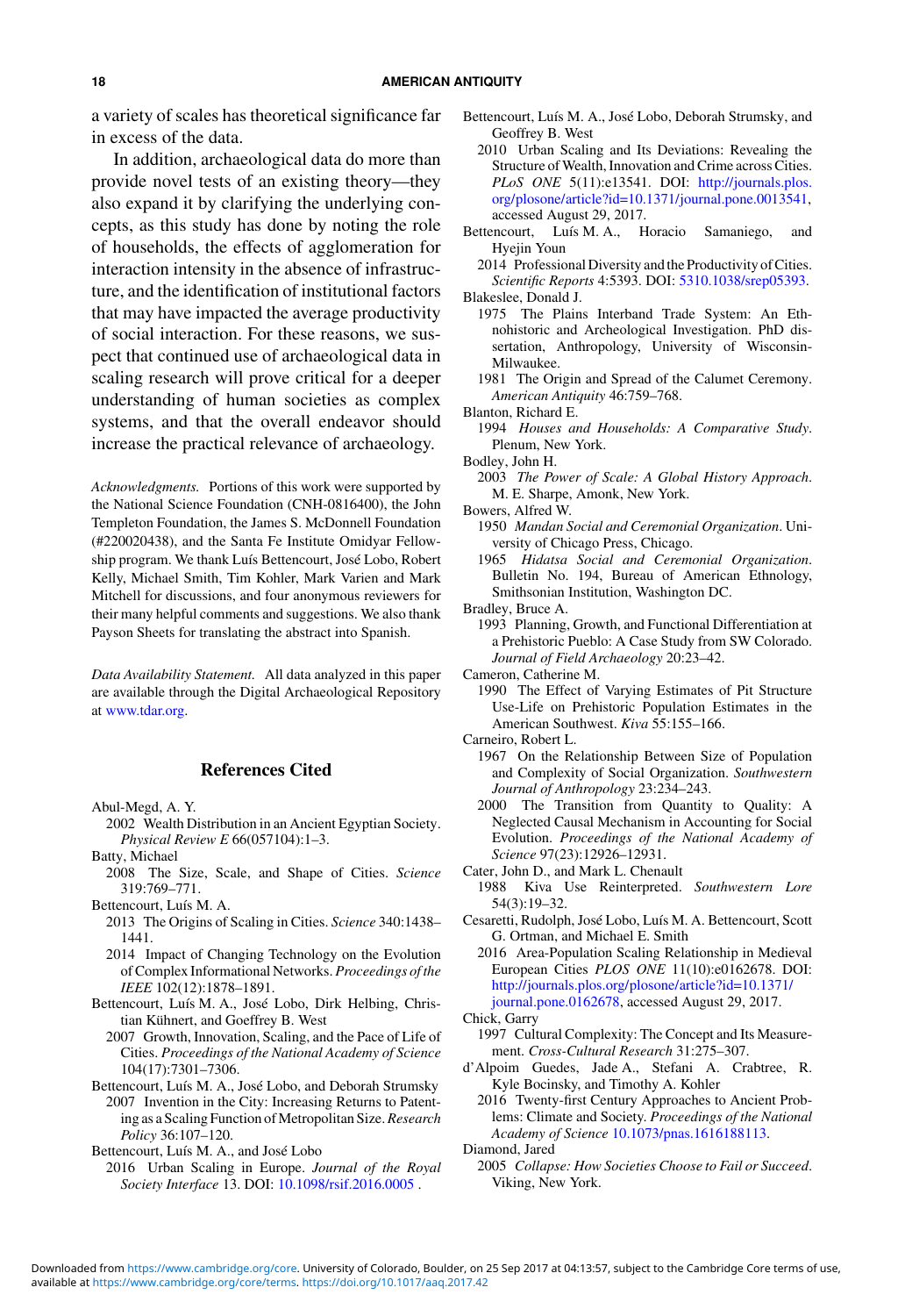<span id="page-18-0"></span>Durkheim, Emile

- 1984 [1893] *The Division of Labor in Society*. The Free Press, New York.
- Feinman, Gary
	- 2011 Size, Complexity and Organizational Variation: A Comparative Approach. *Cross-Cultural Research* 45:37–59.
- Fenn, Elizabeth A.
- 2014 *Encounters at the Heart of the World: A History of the Mandan People*. Hill and Wang, New York. Glaeser, Edward L., and Joshua D. Gottlieb
- 2009 The Wealth of Cities: Agglomeration Economies and Spatial Equilibrium in the United States. *Journal of Economic Literature* 47:983–1028.
- Glaeser, Edward L., Hedi D. Kallal, José A. Scheinkman, and Andrei Shleifer
- 1992 Growth in Cities. *Journal of Political Economy* 100:1126–1152.
- Glaeser, Edward L., and Bruce I. Sacerdote
- 1999 Why Is There More Crime in Cities? *Journal of Political Economy* 107:S225–S258.
- Glaeser, Edward L., José A. Scheinkman, and Andrei Shleifer

1995 Economic Growth in a Cross-section of Cities. *Journal of Monetary Economics* 36:117–143.

- Glowacki, Donna M.
- 2012 *The Mesa Verde Community Center Survey: Documenting Large Pueblo Villages in Mesa Verde National Park*. The Village Ecodynamics Project, Washington State University. Electronic document, http: [//village.anth.wsu.edu/sites/village.anth.wsu.edu/files/](http://village.anth.wsu.edu/sites/village.anth.wsu.edu/files/publications/FINAL_REPORT_VEP_2012_noUTMs.pdf) publications/FINAL\_REPORT\_VEP\_2012\_noUTMs. pdf, accessed November 1, 2016.

Glowacki, Donna M., and Scott G. Ortman

2012 Characterizing Community-Center (Village) Formation in the VEP Study Area. In *Emergence and Collapse of Early Villages: Models of Central Mesa Verde Archaeology*, edited by Timothy A. Kohler and Mark D. Varien, pp. 219–246. University of California Press, Berkeley.

Hausmann, Ricardo, and Cesar A. Hidalgo

- 2011 The Network Structure of Economic Output. *Journal of Economic Growth* 16:309–342.
- Hegmon, Michelle (editor)

2016 *The Archeology of Human Experience*. American Anthropological Association, Washington, DC.

- Hegmon, Michelle, Matthew A. Peeples, Ann P. Kinzig, Stephanie Kulow, Cathryn M. Meegan, and Margaret C. Nelson
	- 2008 Social Transformation and Its Human Costs in the Prehispanic U.S. Southwest. *American Anthropologist* 110:313–324.

- 1993 Identifying Rank and Socioeconomic Status in Domestic Contexts: An Example from Central Mexico. In *Prehispanic Domestic Units in Western Mesoamerica*, edited by Robert S. Santley and Kenneth G. Hirth, pp. 121–146. CRC Press, Boca Raton, Florida.
- Johnson, Craig M.
- 2007 *A Chronology of Middle Missouri Plains Village Sites*. Smithsonian Contributions to Anthropology 47. Smithsonian Institution, Washington, DC.

Johnson, Gregory A.

1987 The Changing Organization of Uruk Administration on the Susiana Plain. In *The Archaeology of Western Iran: Settlement and Society from* *Prehistory to the Islamic Conquest*, edited by Frank Hole, pp. 107–140. Smithsonian Institution Press, Washington, DC.

- Jones, Charles I., and Paul M. Romer
- 2010 The New Kaldor Facts: Ideas, Institutions, Population, and Human Capital. *American Economic Journal: Macroeconomics* 2:224–245.
- Kintigh, Keith W., Jeffrey H. Altshul, Mary C. Beaudry, Robert D. Drennan, Ann P. Kinzig, Timothy A. Kohler, W. Frederick Limp, Herbert D. G. Maschner, William K. Michener, Timothy R. Pauketat, Peter N. Peregrine, Jeremy A. Sabloff, Tony J. Wilkinson, Henry T. Wright, and Melinda A. Zeder
- 2014 Grand Challenges for Archaeology. *American Antiquity* 79:5–24.
- Kohler, Timothy A., R. Kyle Bocinsky, Denton Cockburn, Stefani A. Crabtree, Mark D. Varien, Kenneth E. Kolm, Schaun Smith, Scott G. Ortman, and Ziad Kobti
- 2012 Modeling Prehispanic Pueblo Societies in Their Ecosystems. *Ecological Modeling* 241:30–41.
- Kohler, Timothy A., C. David Johnson, Mark D. Varien, Scott G. Ortman, Robert Reynolds, Ziad Kobti, Jason Cowan, Kenneth Kolm, Schaun Smith, and Lorene Yap
- 2007 Settlement Ecodynamics in the Prehispanic Central Mesa Verde Region. In *The Model-Based Archaeology of Socionatural Systems*, edited by Timothy A. Kohler and Sander van der Leeuw, pp. 61–104. School for Advanced Research Press, Santa Fe.
- Kohler, Timothy A., and Kelsey M. Reese
- 2014 Long and Spatially Variable Neolithic Demographic Transition in the North American Southwest. *Proceedings of the National Academy of Science* 111(28):10101–10106.
- Kohler, Timothy A., and Mark D. Varien (editors)
- 2012 *Emergence and Collapse of Early Villages: Models of Central Mesa Verde Archaeology*. University of California Press, Berkeley.

2000 Architecture. In *The Archaeology of Castle Rock Pueblo: A Thirteenth-Century Village in Southwestern Colorado* [HTML Title], edited by Kristin A. Kuckelman, electronic document, http://www.crowcanyon. [org/castlerock, accessed November 1, 2016.](http://www.crowcanyon.org/castlerock)

Kvamme, Kenneth L., and Stanley A. Ahler

2007 Integrated Remote Sensing and Excavation at Double Ditch State Historic Site, North Dakota. *American Antiquity* 72:539–561.

1994 *The Duckfoot Site, Volume 2: Archaeology of the House and Household*. Crow Canyon Archaeological Center, Cortez, Colorado.

- 1989 Social Scale of Mesa Verde Anasazi Kivas. In *The Architecture of Social Integration in Prehistoric Pueblos*, edited by William D. Lipe and Michelle Hegmon, pp. 53–71. Occasional Papers No. 1. Crow Canyon Archaeological Center, Cortez, Colorado.
- 1992 Summary and Concluding Comments. In *The Sand Canyon Archaeological Project: A Progress Report*, edited by William D. Lipe, pp. 121–133. Occasional Papers No. 2. Crow Canyon Archaeological Center, Cortez, Colorado.
- 2002 Social Power in the Central Mesa Verde Region, A.D. 1150–1290. In *Seeking the Center Place: Archaeology and Ancient Communities in the Mesa Verde Region*, edited by Mark D. Varien and Richard

Hirth, Kenneth G.

Kuckelman, Kristin A.

Lightfoot, Ricky R.

Lipe, William D.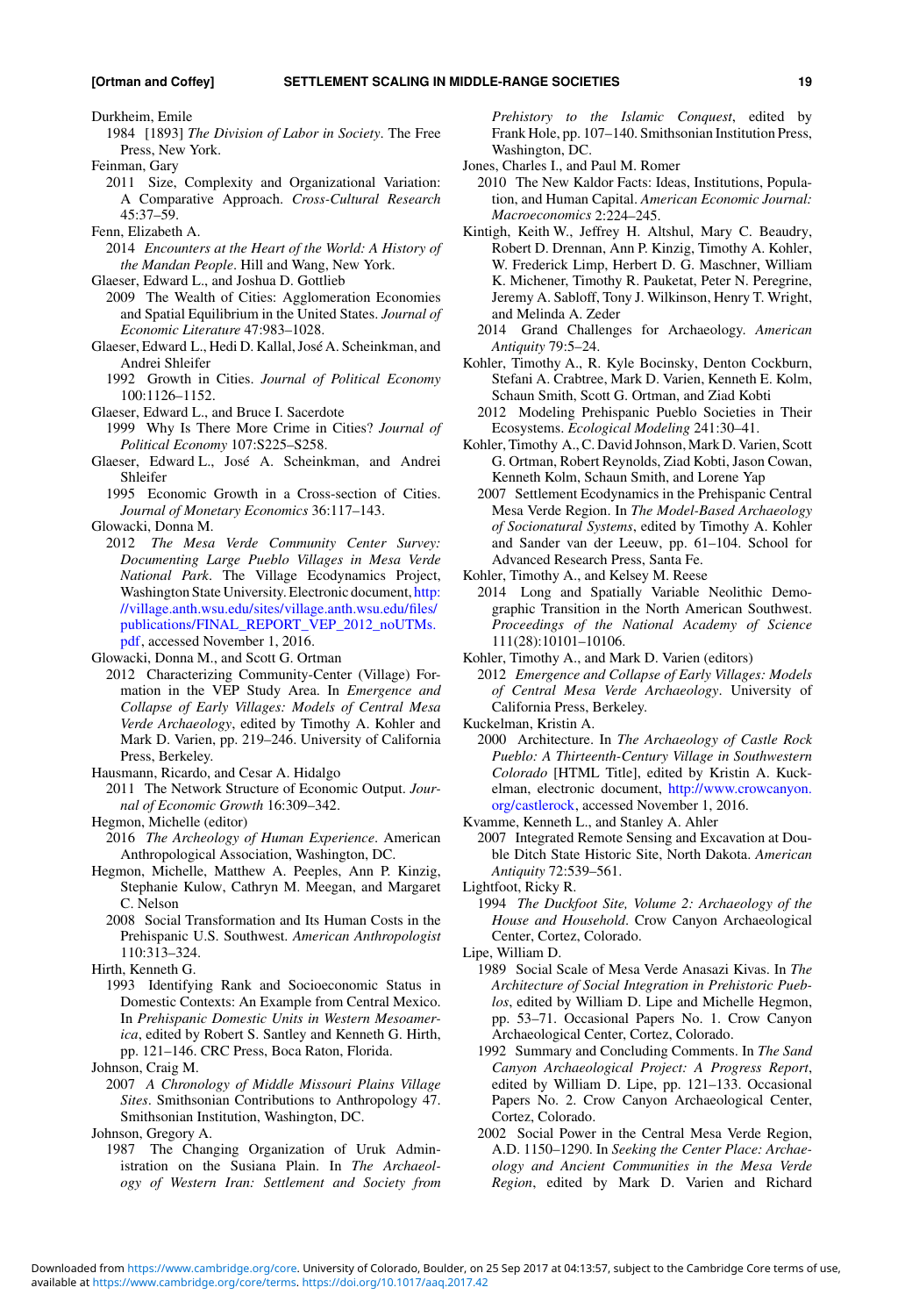<span id="page-19-0"></span>H. Wilshusen, pp. 203–232. University of Utah Press, Salt Lake City.

- Maschner, Herbert D. G., and R. Alexander Bentley
	- 2003 The Power Law of Rank and Household on the North Pacific. In *Complex Systems and Archaeology*, edited by R. Alexander Bentley and Herbert D. G. Maschner, pp. 47–60. University of Utah Press, Salt Lake City.
- Mitchell, Mark D. (editor)
	- 2008 *Archaeological and Geophysical Investigtions During 2007 at Larson Village, Burleigh County, North Dakota*. Research Contribution 81. Paleocultural Research Group, Flagstaff, Arizona.
	- 2013 *Crafting History on the Northern Plains: A Political Economy of the Heart River Region, 1400–1750*. University of Arizona Press, Tucson.

Morris, Ian M.

- 2004 Economic Growth in Ancient Greece. *Journal of Institutional and Theoretical Economics* 160:709–742. Naroll, Raoul
	- 1956 A Preliminary Index of Social Development. *American Anthropologist* 56:687–715.
	- 1962 Floor Area and Settlement Population. *American Antiquity* 27:587–589.

Nordbeck, S.

1971 Urban Allometric Growth. *Geografiska Annaler* 53:54–67.

Ortman, Scott G.

- 1998 Corn Grinding and Community Organization in the Pueblo Southwest, A.D. 1150–1550. In *Migration and Reorganization: The Pueblo IV Period in the American Southwest*, edited by Katherine A. Spielmann, pp. 165– 192. Anthropological Research Papers No. 51. Arizona State University, Tempe.
- Ortman, Scott G., Andrew H. F. Cabaniss, Jennie O. Sturm, and Luís M. A. Bettencourt
- 2014 The Pre-History of Urban Scaling. *PLOS ONE* 9(2):e87902. doi[:87910.81371/journal.pone.0087902.](https://doi.org/87910.81371/journal.pone.0087902)
- Ortman, Scott G., Andrew Cabaniss, Jennie O. Sturm, and Luís M. A. Bettencourt
	- 2015 Settlement Scaling and Increasing Returns in an Ancient Society. *Science Advances* 1e00066:DOI: [10.1126/sciadv.00066.](https://doi.org/10.1126/sciadv.00066)
- Ortman, Scott G., Kaitlyn E. Davis, José Lobo, Michael E. Smith, and Andrew Cabaniss
	- 2016 Settlement Scaling and Economic Change in the Central Andes. *Journal of Archaeological Science* 73:94–106.

Ortman, Scott G., Mark Varien, and T. Lee Gripp

2007 Empirical Bayesian Methods for Archaeological Survey Data: An Example from the Mesa Verde Region. *American Antiquity* 72:241–272.

Parsons, Jeffrey R.

1971 *Prehistoric Settlement Patterns in the Texcoco Region, Mexico*. Memoirs, No. 3. Museum of Anthroplogy, University of Michigan, Ann Arbor.

Sahlins, Marshall D.

1972 *Stone Age Economics*. Aldine, Chicago.

- Samaniego, H., and Melanie E. Moses
- 2009 Cities as Organisms: Allometric Scaling of Urban Road Networks. *Journal of Transportation and Land Use* 1:2139.
- Sanders, William T., Jeffrey Parsons, and Robert S. Santley 1979 *The Basin of Mexico: Ecological Processes in the Evolution of a Civilization*. Academic Press, New York.
- Schläpfer, Markus, Luís M. A. Bettencourt, Sébastian Grauwin, Mathias Raschke, Rob Claxton, Zbigniew Smoreda, Geoffrey B. West, and Carlo Ratti
	- 2014 The Scaling of Human Interactions with City Size. *Journal of the Royal Society Interface* 11:20130789. DOI: [http://rsif.royalsocietypublishing.org/content/11/](http://rsif.royalsocietypublishing.org/content/11/98/20130789.short) 98/20130789.short, accessed August 29, 2017.

Schrieber, Katharina J., and Keith W. Kintigh

- 1996 A Test of the Relationship between Site Size and Population. *American Antiquity* 61:573–579.
- Schwindt, Dylan M., R. Kyle Bocinsky, Scott G. Ortman, Donna M. Glowacki, Mark D. Varien, and Timothy A. Kohler
	- 2016 The Social Consequences of Climate Change in the Central Mesa Verde Region. *American Antiquity* 81:74– 96.

Smith, Adam

- 2007 [1776] *An Inquiry into the Nature and Causes of the Wealth of Nations*. Metalibri Digital Library, Amsterdam.
- Smith, G. Hubert
	- 1972 *Like-a-Fishhook Village and Fort Berthold, Garrison Reservoir*, *North Dakota* Anthropological Papers 2. US Department of the Interior, National Park Service, Washington, DC.
- Smith, Michael E., Timothy Dennehy, April Kamp-Whittaker, Emily Colon, and Emily Harkness
	- 2014 Quantitative Measures of Wealth Inequality in Ancient Central Mexican Communities. *Advances in Archaeological Practice* 2:311–323.
- Smith, Michael E., Gary M. Feinman, Robert D. Drennan, Timothy Earle, and Ian Morris

2012 Archaeology as a Social Science. *Proceedings of the National Academy of Science* 109(20):7617–7621.

Swenson, Fern E.

- 2007 Settlement Plans for Traditional Mandan Villages at Heart River. In *Plains Village Archaeology: Bison Hunting Farmers in the Central and Northern Plains*, edited by Stanley A. Ahler and Marvin Kay, pp. 239–258. University of Utah Press, Salt Lake City.
- Van der Leeuw, Sander E., and Charles L. Redman
- 2002 Placing Archaeology at the Center of Socio-Natural Studies. *American Antiquity* 67:597–605.
- Varien, Mark D.
	- 1999 *Sedentism and Mobility in a Social Landscape: Mesa Verde and Beyond*. University of Arizona Press, Tucson.

Varien, Mark D., and Scott G. Ortman

2005 Accumulations Research in the Southwest United States: Middle-Range Theory for Big-Picture Problems. *World Archaeology* 37:132–155.

- Varien, Mark D., Scott G. Ortman, Timothy A. Kohler, Donna M. Glowacki, and C. David Johnson
	- 2007 Historical Ecology in the Mesa Verde Region: Results from the Village Project. *American Antiquity* 72:273–299.
- Whitelaw, Todd M.

1994 Order without Architecture: Functional, Social and Symbolic Dimensions of Hunter-Gatherer Settlement Organization. In *Architecture and Order: Approaches to Social Space*, edited by Michael Parker Pearson and Colin Richards, pp. 217–243. Routledge, London.

Wiessner, Polly

1974 A Functional Estimator of Population from Floor Area. *American Antiquity* 39:343–350.